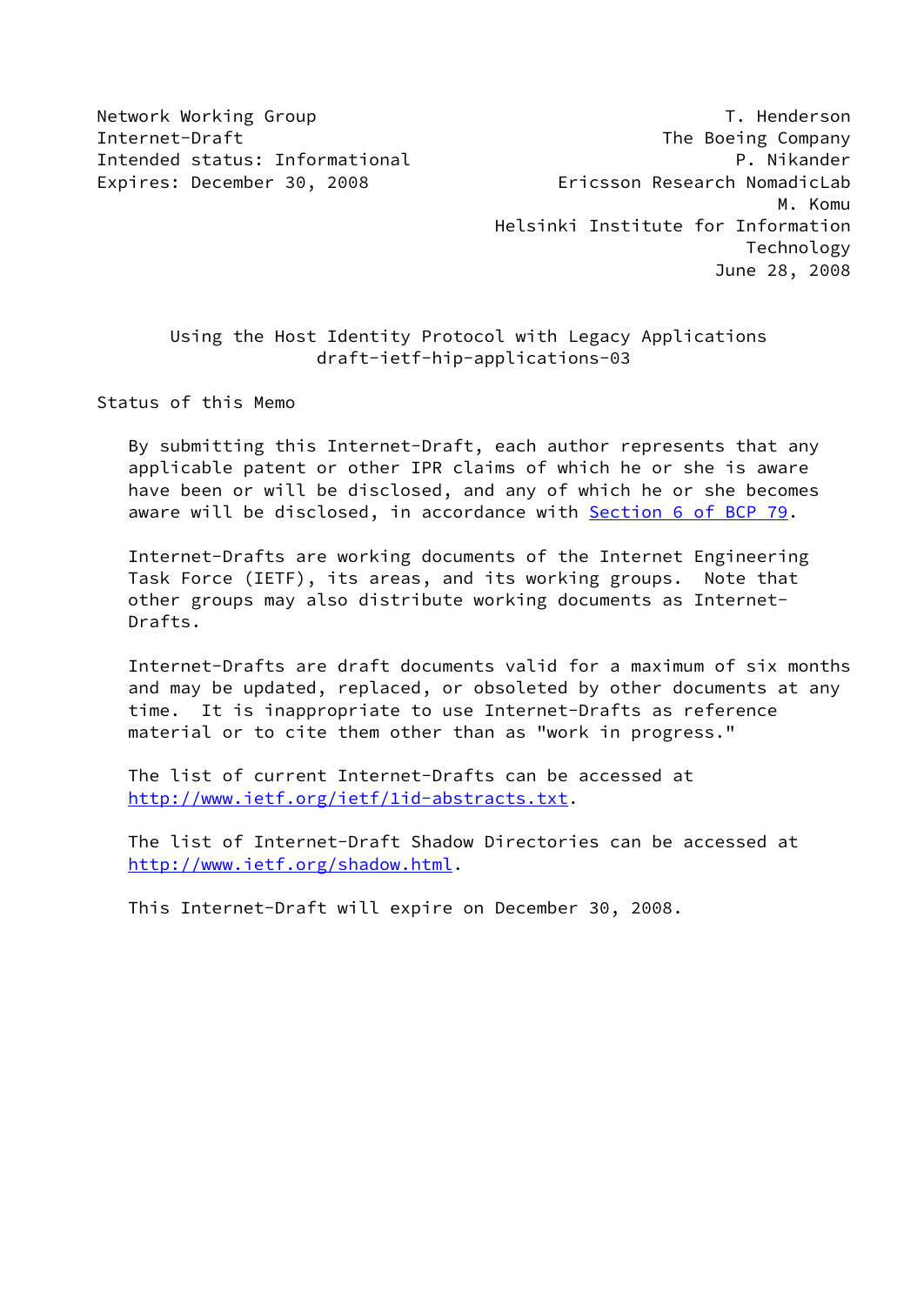## Abstract

 This document is an informative overview of how legacy applications can be made to work with the Host Identity Protocol (HIP). HIP proposes to add a cryptographic name space for network stack names. From an application viewpoint, HIP-enabled systems support a new address family of host identifiers, but it may be a long time until such HIP-aware applications are widely deployed even if host systems are upgraded. This informational document discusses implementation and Application Programming Interface (API) issues relating to using HIP in situations in which the system is HIP-aware but the applications are not, and is intended to aid implementors and early adopters in thinking about and locally solving systems issues regarding the incremental deployment of HIP.

## Table of Contents

| 2.                                                                                             |  |  |
|------------------------------------------------------------------------------------------------|--|--|
| $\frac{3}{2}$ . Enabling HIP transparently within the system 6                                 |  |  |
| $3.1$ . Applying HIP to cases in which IP addresses are used 6                                 |  |  |
| 3.2. Interposing a HIP-aware agent in the DNS resolution $7$                                   |  |  |
|                                                                                                |  |  |
| $\underline{4}$ . Users Invoking HIP with a Legacy Application 10                              |  |  |
| $\underline{4.1}$ . Connecting to a HIT or LSI 10                                              |  |  |
| $\underline{4.2}$ . Using a modified DNS name 10                                               |  |  |
|                                                                                                |  |  |
|                                                                                                |  |  |
| Security Considerations $\ldots \ldots \ldots \ldots \ldots \ldots \ldots \frac{14}{14}$<br>6. |  |  |
| $\overline{1}$ .                                                                               |  |  |
| 8.                                                                                             |  |  |
| 9.                                                                                             |  |  |
| Appendix A. Changes from previous versions $\cdots$ 19                                         |  |  |
| From version-01 to version-02 $\ldots \ldots \ldots \ldots \ldots \frac{19}{2}$<br>A.1.        |  |  |
| $A.2.$ From version-02 to version-03 (current) 20                                              |  |  |
|                                                                                                |  |  |
| Intellectual Property and Copyright Statements 22                                              |  |  |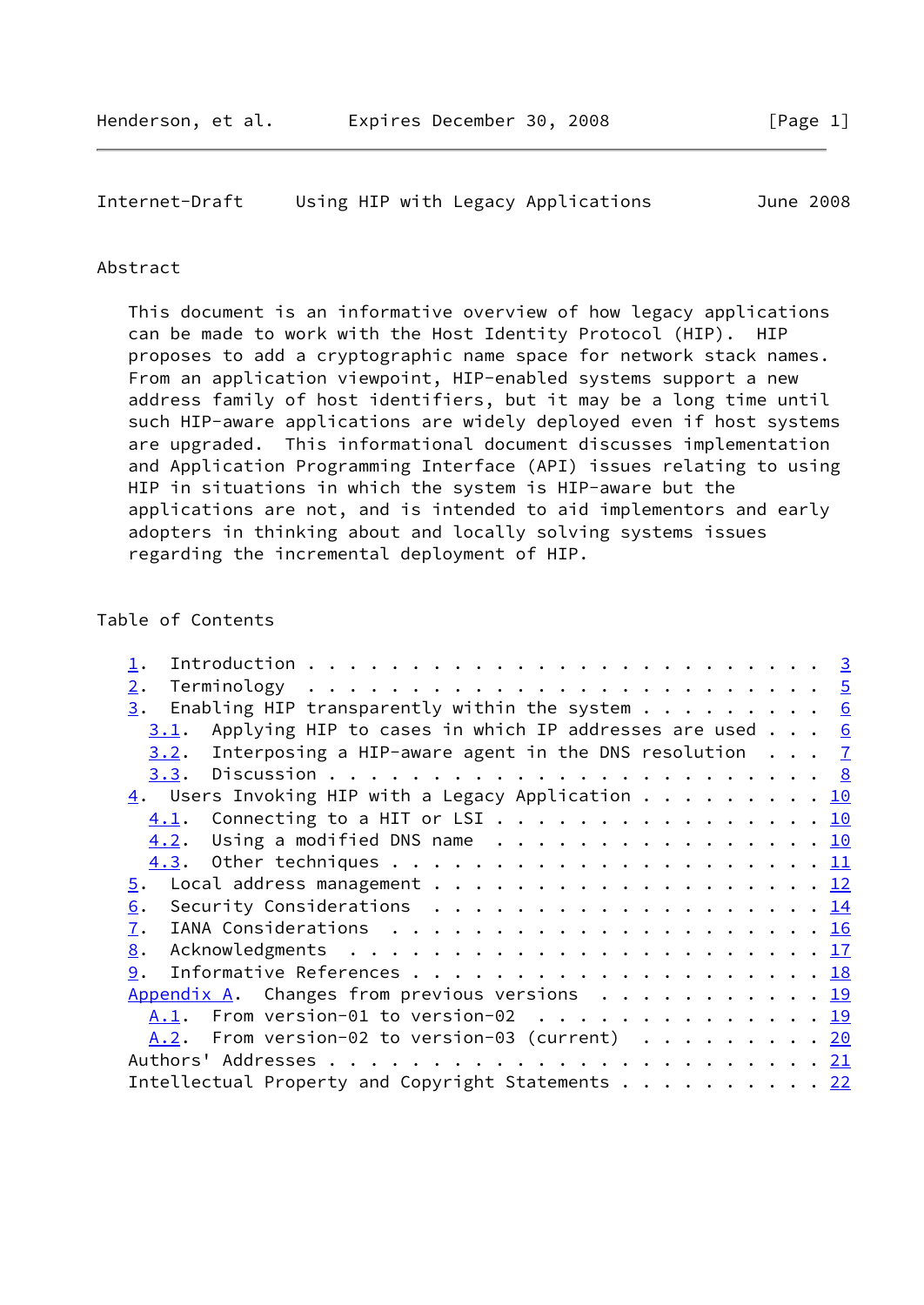Henderson, et al. Expires December 30, 2008 [Page 2]

<span id="page-2-1"></span>Internet-Draft Using HIP with Legacy Applications June 2008

#### <span id="page-2-0"></span>[1](#page-2-0). Introduction

The Host Identity Protocol (HIP) [\[RFC5201](https://datatracker.ietf.org/doc/pdf/rfc5201)] is an experimental effort in the IETF and IRTF to study a new public-key-based name space for use as host identifiers in Internet protocols. Fully deployed, the HIP architecture would permit applications and users to explicitly request the system to send packets to another host by expressing a location-independent unique name of a peer host when the system call to connect or send packets is performed. However, there will be a transition period during which systems become HIP-enabled but applications are not. This informational document does not propose normative specification or even suggest that different HIP implementations use more uniform methods for legacy application support, but is intended instead to aid implementors and early adopters in thinking about and solving systems issues regarding the incremental deployment of HIP.

 When applications and systems are both HIP-aware, the coordination between the application and the system can be straightforward. For example, using the terminology of the widely used sockets Application Programming Interface (API), the application can issue a system call to send packets to another host by naming it explicitly, and the system can perform the necessary name-to-address mapping to assign appropriate routable addresses to the packets. To enable this, a new address family for hosts could be defined, and additional API extensions could be defined (such as allowing IP addresses to be passed in the system call, along with the host name, as hints of where to initially try to reach the host).

 This document does not define a native HIP API such as described above. Rather, this document is concerned with the scenario in which the application is not HIP-aware and a traditional IP-address-based API is used by the application.

 The discussion so far assumes that applications are written directly to a sockets API. However, many applications are built on top of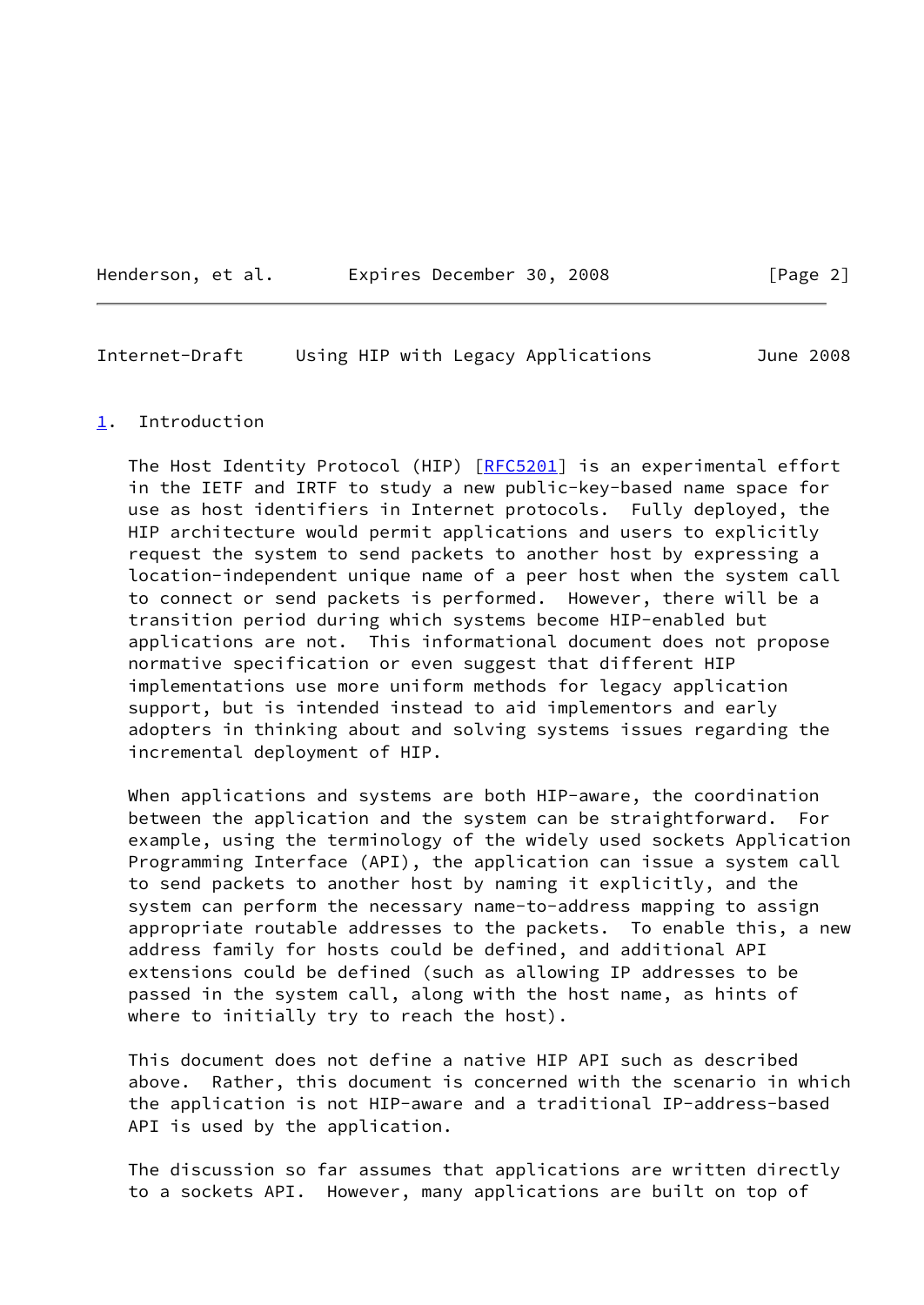middleware that exports a higher-level API to the application. In this case, for the purpose of this document, we refer to the combination of the middleware and the middleware- based application as an overall application, or client of the sockets API.

When HIP is enabled on a system, but the applications are not HIP aware, there are a few basic possibilities to use HIP, each of which may or may not be supported by a given HIP implementation. We report here on techniques that have been used or considered by experimental HIP implementations. We organize the discussion around the policy chosen to use or expose HIP to the applications. The first option is that users are completely unaware of HIP, or are unable to control

| Henderson, et al. | Expires December 30, 2008 | [Page 3] |
|-------------------|---------------------------|----------|
|-------------------|---------------------------|----------|

Internet-Draft Using HIP with Legacy Applications June 2008

 whether or not HIP is invoked, but rather the system chooses to enable HIP for some or all sessions based on policy. The second option is that the user makes a decision to try to use HIP by conveying this information somehow within the constraints of the unmodified application. We discuss both of these use cases in detail below.

 HIP was designed to work with unmodified applications, to ease incremental deployment. For instance, the HIT is the same size as the IPv6 address, and the design thinking was that, during initial experiments and transition periods, the HITs could substitute in data structures where IPv6 addresses were expected. However, to a varying degree depending on the mechanism employed, such use of HIP can alter the semantics of what is considered to be an IP address by applications. Applications use IP addresses as short-lived local handles, long-lived application associations, callbacks, referrals, and identity comparisons. The transition techniques described below have implications on these different uses of IP addresses by legacy applications, and we will try to clarify these implications in the below discussions.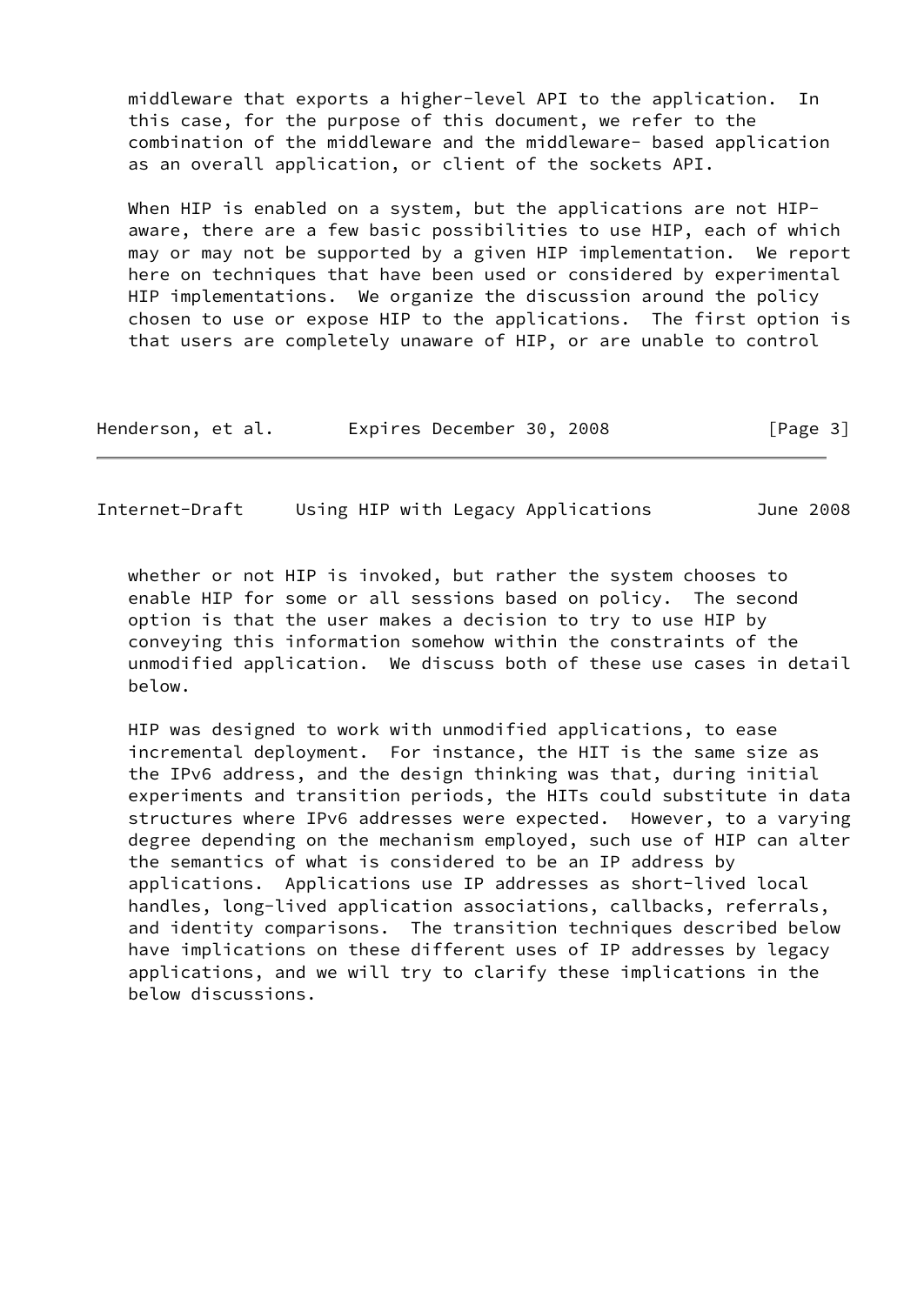Henderson, et al. Expires December 30, 2008 [Page 4]

<span id="page-4-1"></span>Internet-Draft Using HIP with Legacy Applications June 2008

## <span id="page-4-0"></span>[2](#page-4-0). Terminology

 Callback: The application at one end retrieves the IP address of the peer and uses that to later communicate "back" to the peer. An example is the FTP PORT command.

Host Identity: An abstract concept applied to a computing platform.

- Host Identifier (HI): A public key of an asymmetric key pair used as a name for a Host Identity. More details are available in [[RFC5201\]](https://datatracker.ietf.org/doc/pdf/rfc5201).
- Host Identity Tag (HIT): A 128-bit quantity composed with the hash of a Host Identity. More details are available in [[RFC4843](https://datatracker.ietf.org/doc/pdf/rfc4843)] and  $[REC5201]$ .

Local Scope Identifier (LSI): A 32- or 128-bit quantity locally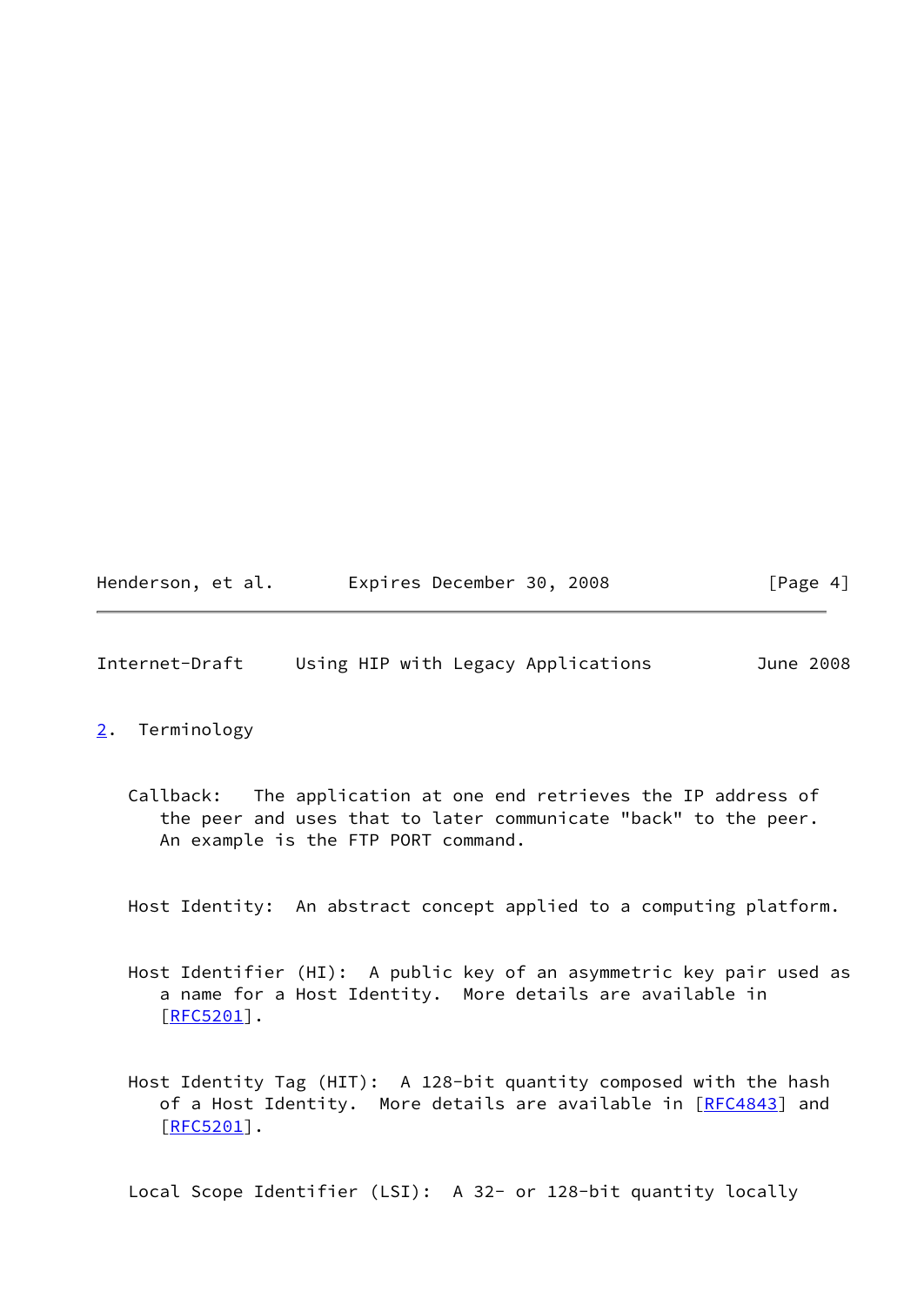representing the Host Identity at the IPv4 or IPv6 API.

- Referral: In an application with more than two parties, party B takes the IP address of party A and passes that to party C. After this party C uses the IP address to communicate with A.
- Resolver: The system function used by applications to resolve domain names to IP addresses.
- Short-lived local handle: The IP addresses is never retained by the application. The only usage is for the application to pass it from the DNS APIs (e.g., getaddrinfo()) and the API to the protocol stack (e.g., connect() or sendto()).
- Long-lived application associations: The IP address is retained by the application for several instances of communication.

| Henderson, et al. | Expires December 30, 2008 |  | [Page 5] |
|-------------------|---------------------------|--|----------|
|-------------------|---------------------------|--|----------|

<span id="page-5-1"></span>Internet-Draft Using HIP with Legacy Applications June 2008

<span id="page-5-0"></span>[3](#page-5-0). Enabling HIP transparently within the system

 When both users and applications are unaware of HIP, but the host administrator chooses to use HIP between hosts, a few options are possible. The first basic option is to perform a mapping of the application-provided IP address to a host identifier within the stack. The second option, if DNS is used, is to interpose a local agent in the DNS resolution process and to return to the application a HIT or a locally scoped handle, formatted like an IP address.

<span id="page-5-2"></span>[3.1](#page-5-2). Applying HIP to cases in which IP addresses are used

 Consider the case in which an application issues a "connect(ip)" system call to set the default destination to a system named by address "ip", but for which the host administrator would like to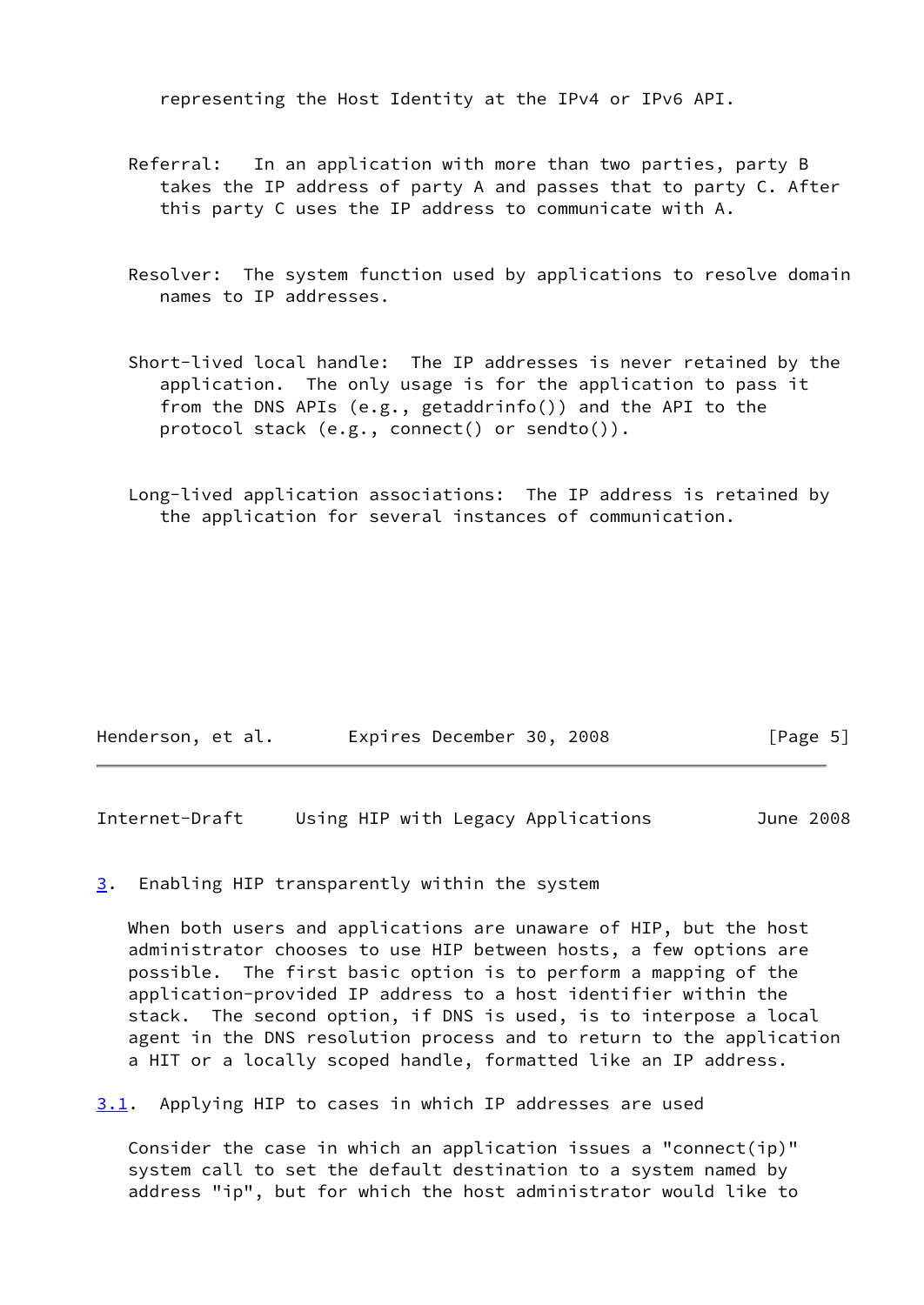enable HIP to protect the communications. The user or application intends for the system to communicate with the host reachable at that IP address. The decision to invoke HIP must be done on the basis of host policy. For example, when an IPsec-based implementation of HIP is being used, a policy may be entered into the security policy database that mandates to use or to try HIP based on a match on the source or destination IP address, port numbers, or other factors. The mapping of IP address to host identifier may be implemented by modifying the host operating system or by wrapping the existing sockets API, such as in the TESLA approach [[paper.tesla\]](#page-19-2).

 There are a number of ways that HIP could be configured by the host administrator in such a scenario.

Manual configuration:

 Pre-existing SAs may be available due to previous administrative action, or a binding between an IP address and a HIT could be stored in a configuration file or database.

Opportunistically:

 The system could send an I1 to the Responder with an empty value for Responder HIT.

Using DNS to map IP addresses to HIs:

| Henderson, et al. | Expires December 30, 2008 | [Page 6] |
|-------------------|---------------------------|----------|
|-------------------|---------------------------|----------|

<span id="page-6-0"></span>Internet-Draft Using HIP with Legacy Applications June 2008

 If the responder has host identifiers registered in the forward DNS zone and has a PTR record in the reverse zone, the Initiator could perform a reverse+forward lookup to learn the HIT associated with the address. Although the approach should work under normal circumstances, it has not been tested to verify that there are no recursion or bootstrapping issues, particularly if HIP is used to secure the connection to the DNS servers. Discussion of the security implications of the use or absence of DNSSEC is deferred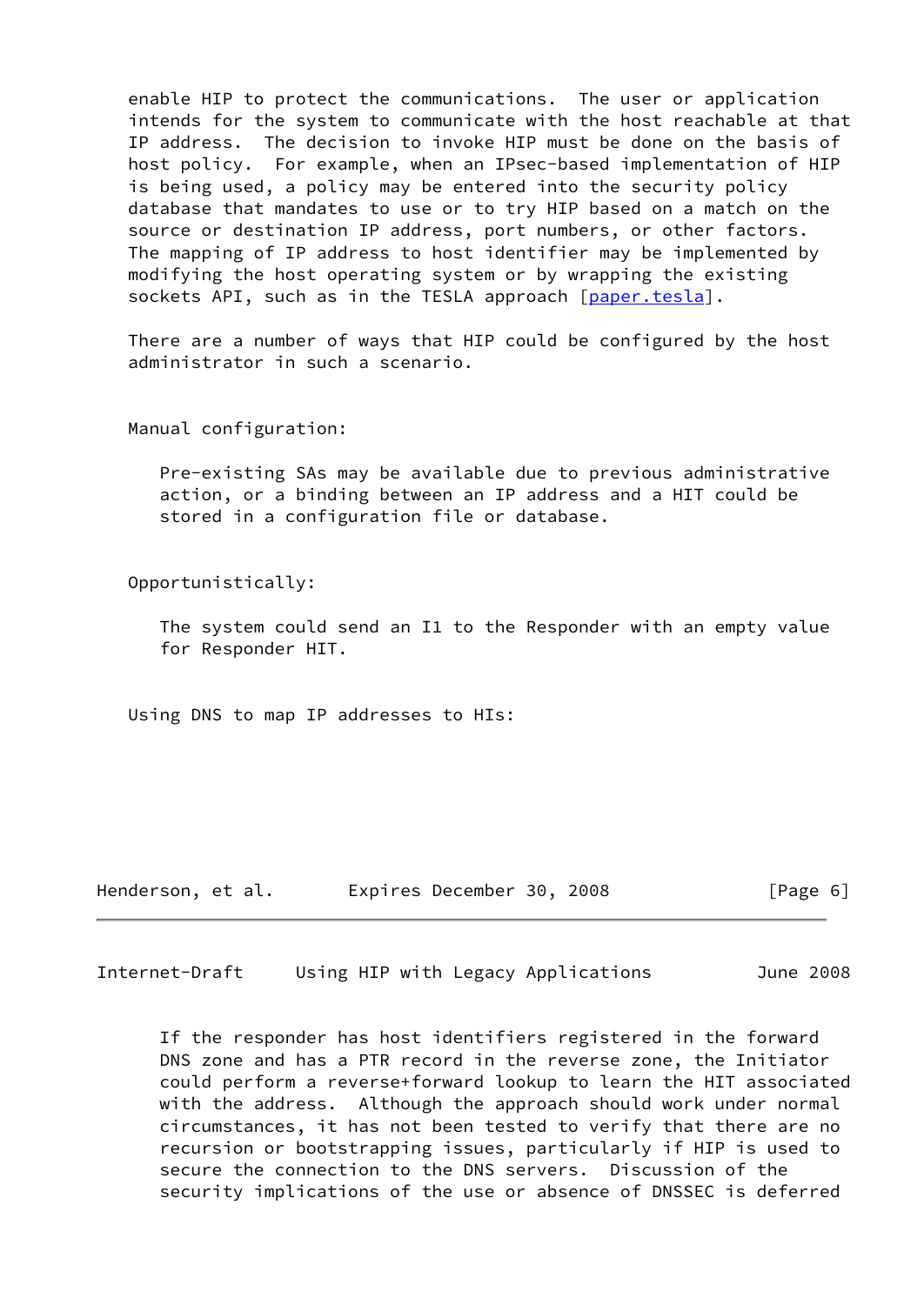to the security considerations section.

 Using HIP in the above fashion can cause additional setup delays compared to using plain IP. For opportunistic mode, a host must wait to learn whether the peer is HIP-capable, although the delays may be mitigated in some implementations by sending initial packets (e.g., TCP SYN) in parallel to the HIP I1 packet and waiting some time to receive a HIP R1 before processing a TCP SYN/ACK. Note that there presently does not exist specification for how to invoke such connections in parallel. Resolution latencies may also be incurred when using DNS in the above fashion.

 A possible way to reduce latencies noted above, in the case that the application uses DNS, would be for the system to opportunistically query for HIP records in parallel to other DNS resource records, and to temporarily cache the HITs returned with a DNS lookup, indexed by the IP addresses returned in the same entry, and pass the IP addresses up to the application as usual. If an application connects to one of those IP addresses within a short time after the lookup, the host should initiate a base exchange using the cached HITs. The benefit is that this removes the uncertainty/delay associated with opportunistic HIP, because the DNS record suggests that the peer is HIP-capable.

<span id="page-7-0"></span>[3.2](#page-7-0). Interposing a HIP-aware agent in the DNS resolution

 In the previous section, it was noted that a HIP-unaware application might typically use the DNS to fetch IP addresses prior to invoking socket calls. A HIP-enabled system might make use of DNS to transparently fetch host identifiers for such domain names prior to the onset of communication.

 A system with a local DNS agent could alternately return a Local Scope Identifier (LSI) or HIT rather than an IP address, if HIP information is available in the DNS or other directory that binds a particular domain name to a host identifier, and otherwise to return an IP address as usual. The system can then maintain a mapping between LSI and host identifier and perform the appropriate conversion at the system call interface or below. The application uses the LSI or HIT as it would an IP address. This technique has

Henderson, et al. Expires December 30, 2008 [Page 7]

<span id="page-7-1"></span>Internet-Draft Using HIP with Legacy Applications June 2008

been used in overlay networking experiments such as the Internet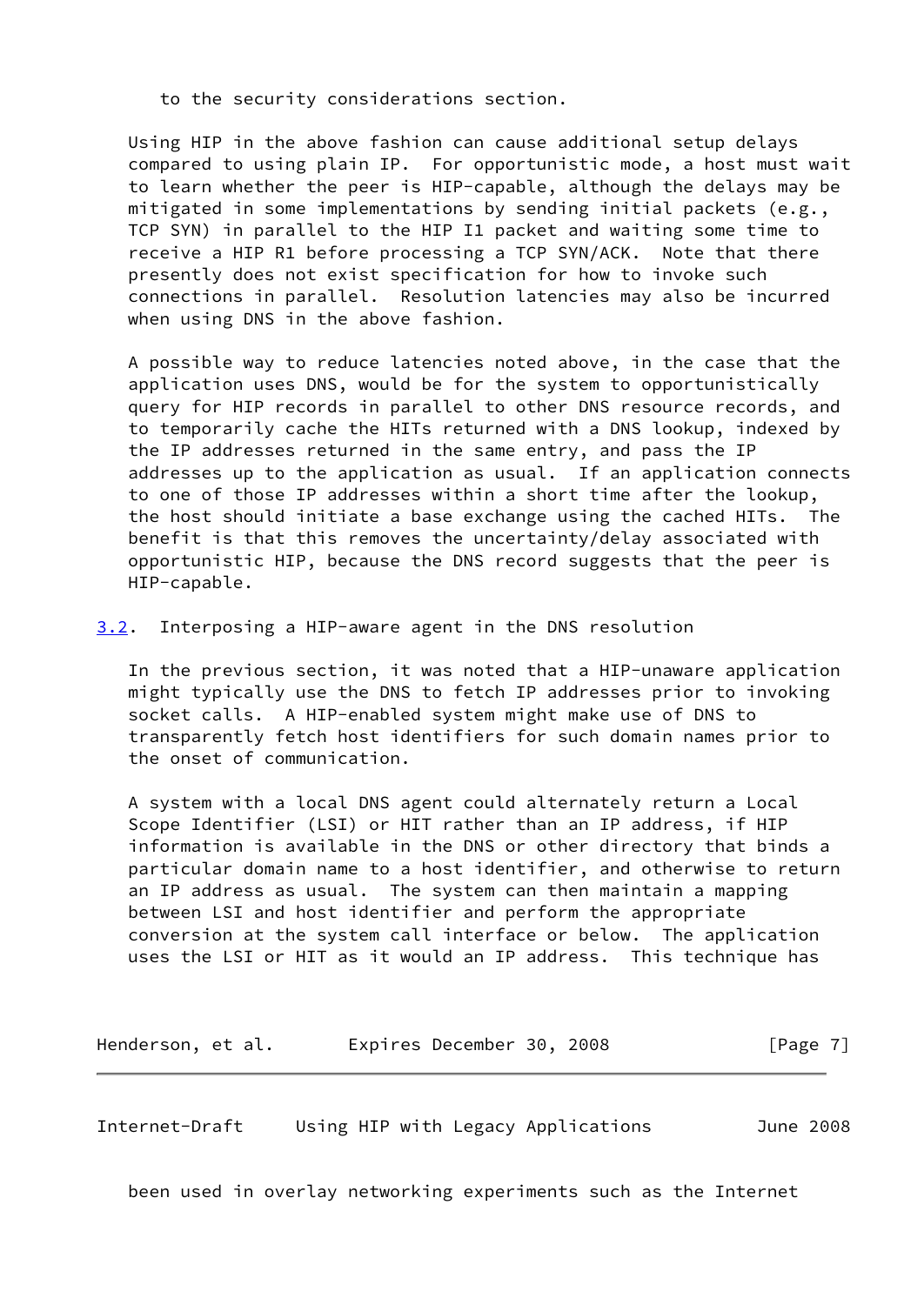Indirection Infrastructure (i3) and by at least one HIP implementation.

 In the case when resolvers can return multiple destination identifiers for an application, it may be configured that some of the identifiers can be HIP-based identifiers, and the rest can be IPv4 or IPv6 addresses. The system resolver may return HIP-based identifiers in front of the list of identifiers when the underlying system and policies support HIP. An application processing the identifiers sequentially will then first try a HIP-based connection and only then other non-HIP based connections. However, certain applications may launch the connections in parallel. In such a case, the non-HIP connections may succeed before HIP connections. Based on local system policies, a system may disallow such behaviour and return only HIP-based identifiers when they are found from DNS.

 If the application obtains LSIs or HITs that it treats as IP addresses, a few potential hazards arise. First, applications that perform referrals may pass the LSI to another system that has no system context to resolve the LSI back to a host identifier or an IP address. Note that these are the same type of applications that will likely break if used over certain types of network address translators (NATs). Second, applications may cache the results of DNS queries for a long time, and it may be hard for a HIP system to determine when to perform garbage collection on the LSI bindings. However, when using HITs, the security of using the HITs for identity comparison may be stronger than in the case of using IP addresses. Finally, applications may generate log files, and administrators or other consumers of these log files may become confused to find LSIs or HITs instead of IP addresses. Therefore, it is recommended that the HIP software logs the HITs, LSIs (if applicable), and FQDN related information so that administrators can correlate other logs with HIP identifiers.

 It may be possible for an LSI or HIT to be routable or resolvable, either directly or through an overlay, in which case it would be preferable for applications to handle such names instead of IP addresses. However, such networks are out of scope of this document.

# <span id="page-8-0"></span>[3.3](#page-8-0). Discussion

 Solutions preserving the use of IP addresses in the applications have the benefit of better support for applications that use IP addresses for long-lived application associations, callbacks, and referrals, although it should be noted that applications are discouraged from using IP addresses in this manner due to the frequent presence of NATs [\[RFC1958](https://datatracker.ietf.org/doc/pdf/rfc1958)]. However, they have weaker security properties than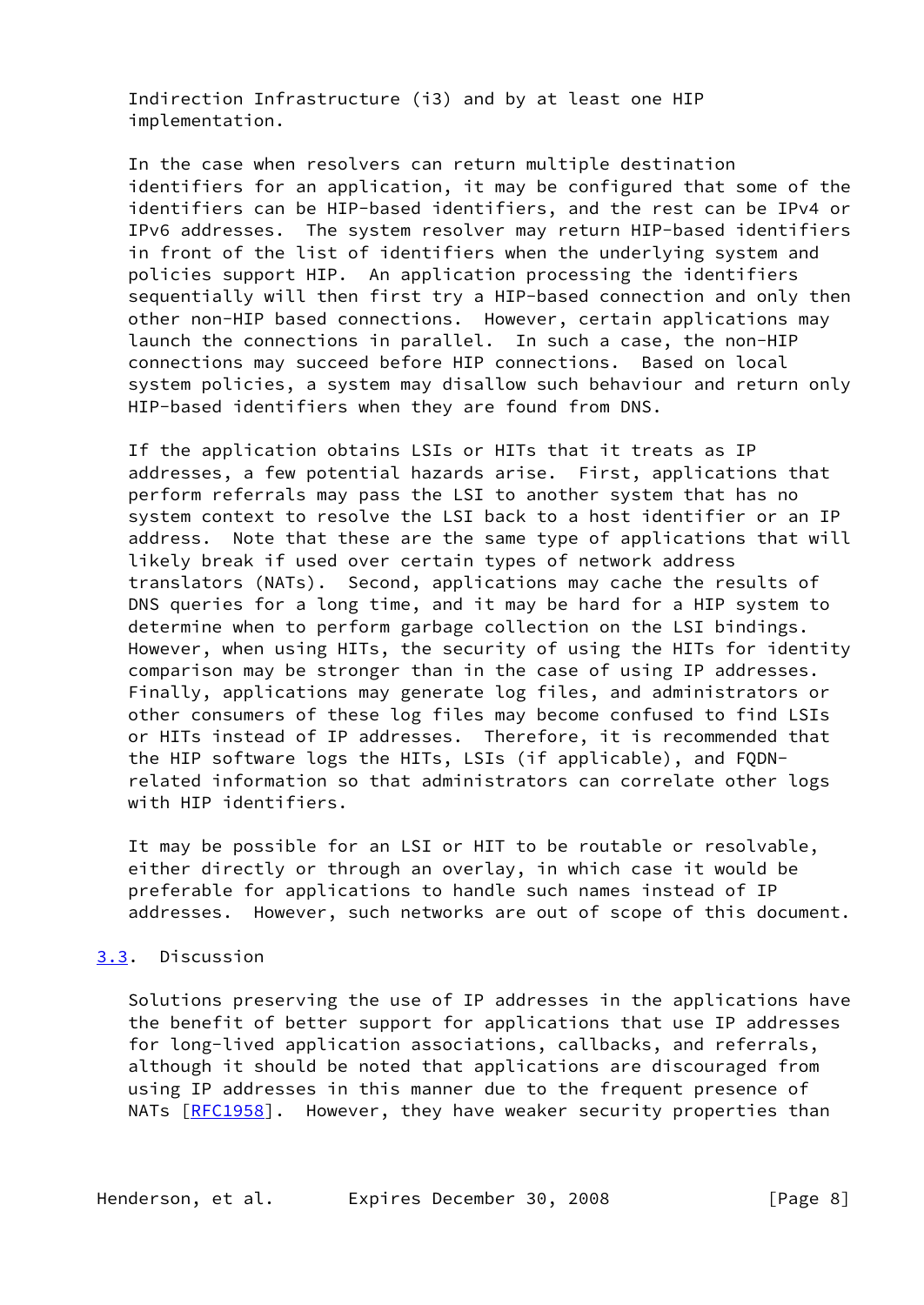## Internet-Draft Using HIP with Legacy Applications June 2008

the approaches outlined in **[Section 3.2](#page-7-0)** and **Section 4**, because the binding between host identifier and address is weak and not visible to the application or user. In fact, the semantics of the application's "connect(ip)" call may be interpreted as "connect me to the system reachable at IP address ip" but perhaps no stronger semantics than that. HIP can be used in this case to provide perfect forward secrecy and authentication, but not to strongly authenticate the peer at the onset of communications.

 Using IP addresses at the application layer may not provide the full potential benefits of HIP mobility support. It allows for mobility if the system is able to readdress long-lived, connected sockets upon a HIP readdress event. However, as in current systems, mobility will break in the connectionless case, when an application caches the IP address and repeatedly calls sendto(), or in the case of TCP when the system later opens additional sockets to the same destination.

 Section 4.1.6 of the base HIP protocol specification [\[RFC5201](https://datatracker.ietf.org/doc/pdf/rfc5201)] states that implementations that learn of HIT-to-IP address bindings through the use of HIP opportunistic mode must not enforce those bindings on later communications sessions. This implies that when IP addresses are used by the applications, systems that attempt to opportunistically set up HIP must not assume that later sessions to the same address will communicate with the same host.

 The legacy application is unaware of HIP and therefore cannot notify the user when the application uses HIP. However, the operating system can notify the user of the usage of HIP through a user agent. Further, it is possible for the user agent to name the network application that caused a HIP-related event. This way, the user is aware when he or she is using HIP even though the legacy network application is not. Based on usability tests from initial deployments, displaying the HITs and LSIs should be avoided in user interfaces. Instead, traditional security measures (lock pictures, colored address bars) should be used where possible.

 One drawback to spoofing the DNS resolution is that some applications, or selected instances of an application, actually may want to fetch IP addresses (e.g., diagnostic applications such as ping). One way to provide finer granularity on whether the resolver returns an IP address or an LSI is to have the user form a modified domain name when he or she wants to invoke HIP. This leads us to consider, in the next section, use cases for which the end user explicitly and selectively chooses to enable HIP.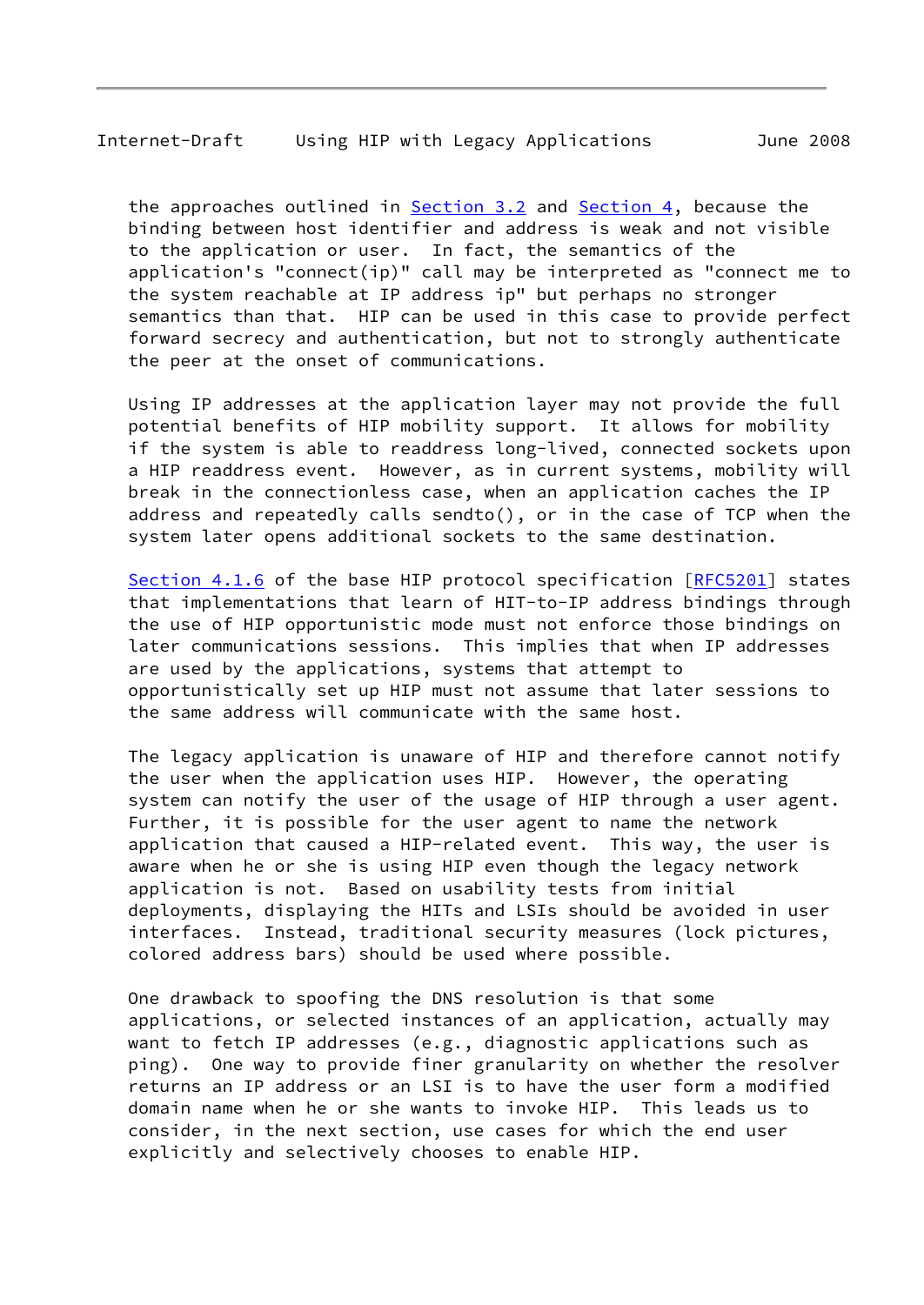<span id="page-10-0"></span>[4](#page-10-0). Users Invoking HIP with a Legacy Application

 The previous section described approaches for configuring HIP for legacy applications that did not necessarily involve the user. However, there may be cases in which a legacy application user wants to use HIP for a given application instance by signaling to the HIP enabled system in some way. If the application user interface or configuration file accepts IP addresses, there may be an opportunity to provide a HIT or an LSI in its place. Furthermore, if the application uses DNS, a user may provide a specially crafted domain name to signal to the resolver to fetch HIP records and to signal to the system to use HIP. We describe both of these approaches below.

<span id="page-10-1"></span>Internet-Draft Using HIP with Legacy Applications June 2008

<span id="page-10-2"></span>[4.1](#page-10-2). Connecting to a HIT or LSI

[Section 3.2](#page-7-0) above describes the use of HITs or LSIs as spoofed return values of the DNS resolution process. A similar approach that is more explicit is to configure the application to connect directly to a HIT (e.g., "connect(HIT)" as a socket call). This scenario has stronger security semantics, because the application is asking the system to send packets specifically to the named peer system. HITs have been defined as Overlay Routable Cryptographic Hash Identifiers (ORCHIDs) such that they cannot be confused with routable IP addresses; see [\[RFC4843](https://datatracker.ietf.org/doc/pdf/rfc4843)].

 This approach also has a few challenges. Using HITs can be more cumbersome for human users (due to the flat HIT name space) than using either IPv6 addresses or domain names. Another challenge with this approach is in actually finding the IP addresses to use, based on the HIT. Some type of HIT resolution service would be needed in this case. A third challenge of this approach is in supporting callbacks and referrals to possibly non-HIP-aware hosts. However, since most communications in this case would likely be to other HIP aware hosts (else the initial HIP associations would fail to establish), the resulting referral problem may be that the peer host supports HIP but is not able to perform HIT resolution for some reason.

<span id="page-10-3"></span>[4.2](#page-10-3). Using a modified DNS name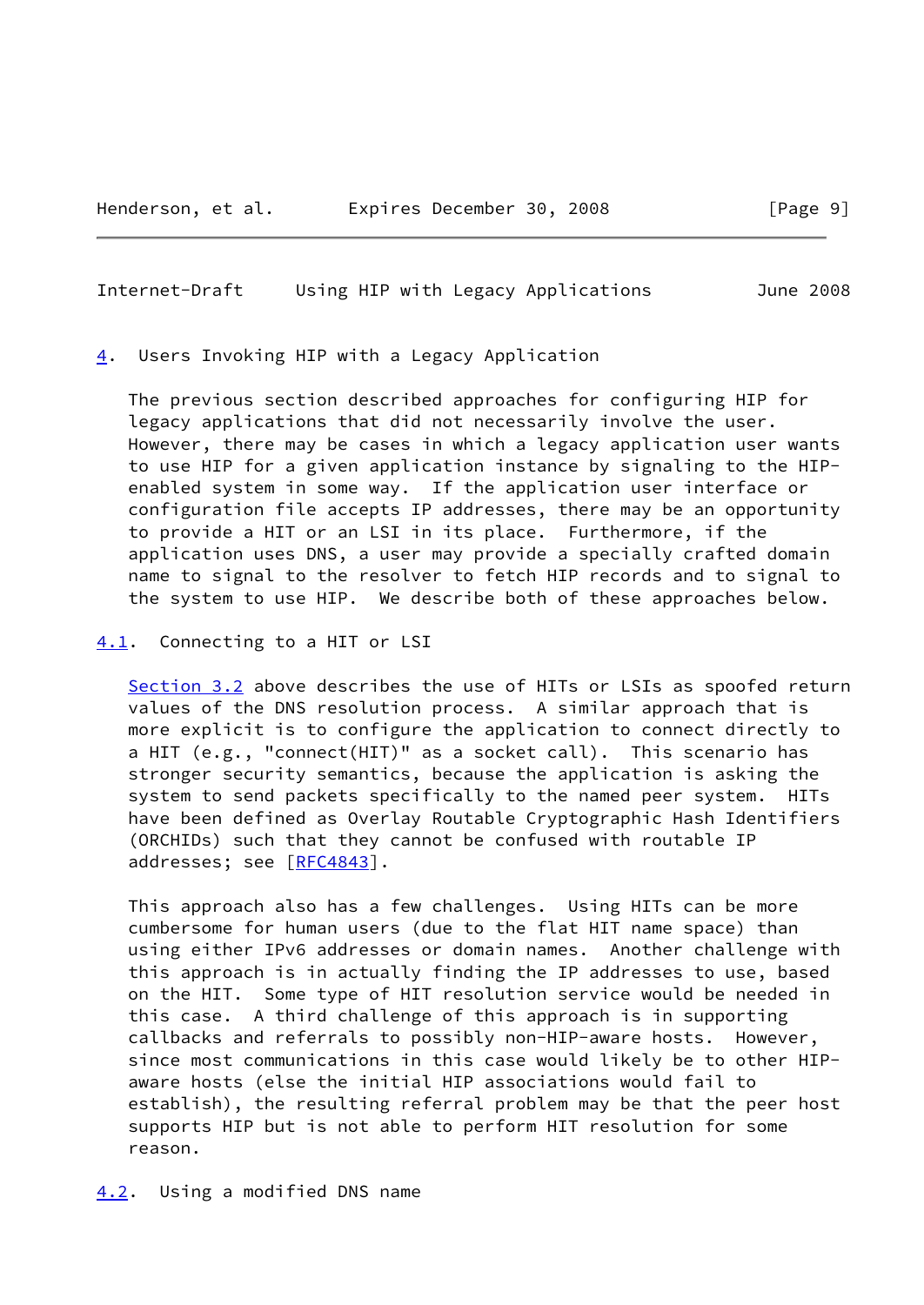Specifically, if the application requests to resolve "HIP www.example.com" (or some similar prefix string), then the system returns an LSI, while if the application requests to resolve "www.example.com", IP address(es) are returned as usual. The use of a prefix rather than suffix is recommended, and the use of a string delimiter that is not a dot (".") is also recommended, to reduce the likelihood that such modified DNS names are mistakenly treated as names rooted at a new top-level domain. Limits of domain name length

| Henderson, et al. | Expires December 30, 2008 | [Page 10] |
|-------------------|---------------------------|-----------|
|-------------------|---------------------------|-----------|

<span id="page-11-1"></span>Internet-Draft Using HIP with Legacy Applications June 2008

 or label length (255 or 63, respectively) should be considered when prepending any prefixes.

<span id="page-11-0"></span>[4.3](#page-11-0). Other techniques

 Alternatives to using a modified DNS name that have been experimented with include the following. Command-line tools or tools with a graphical user interface (GUI) can be provided by the system to allow a user to set the policy on which applications use HIP. Another common technique, for dynamically linked applications, is to dynamically link the application to a modified library that wraps the system calls and interposes HIP layer communications on them; this can be invoked by the user by running commands through a special shell, for example.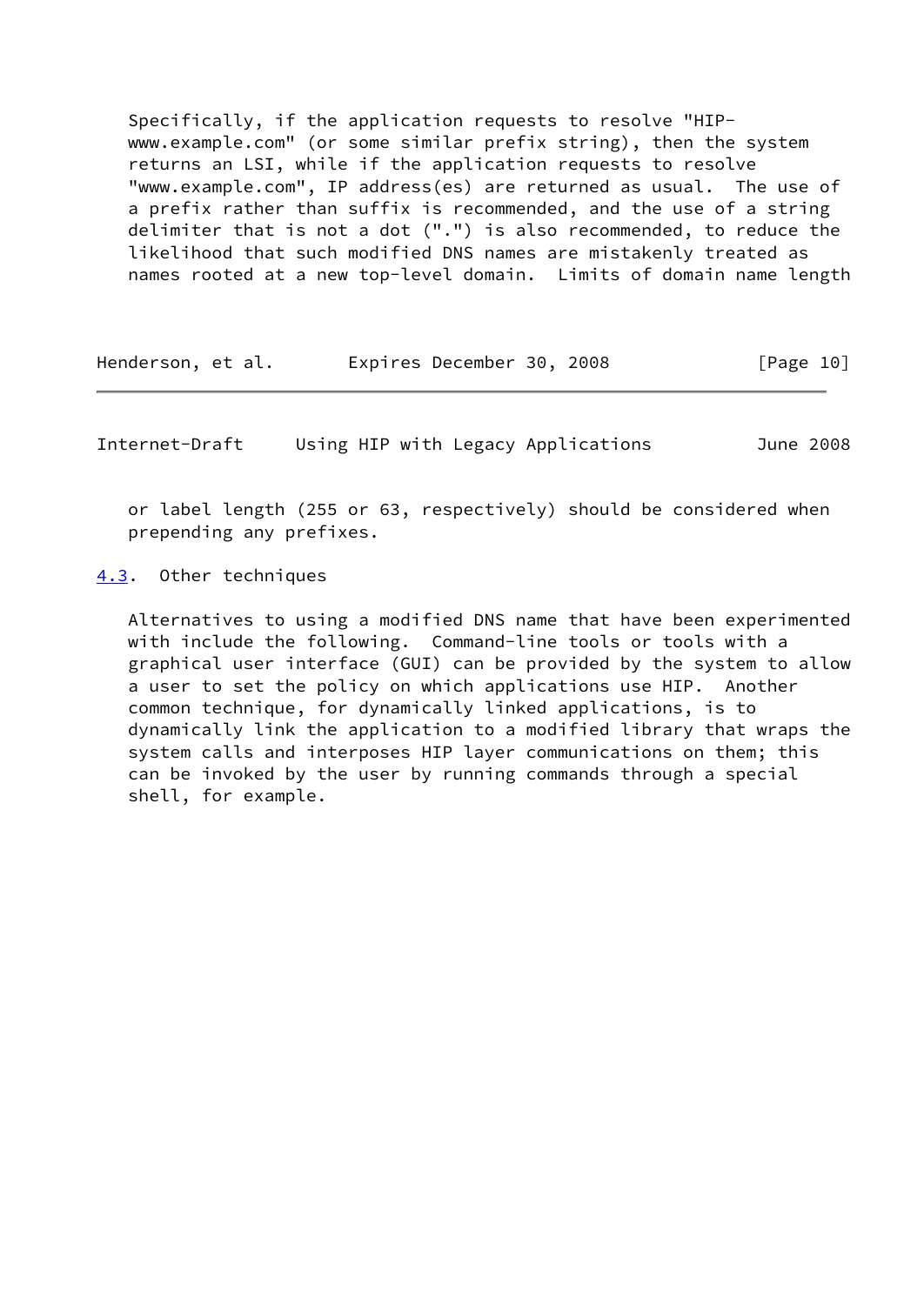| Henderson, et al. | Expires December 30, 2008 | [Page 11] |
|-------------------|---------------------------|-----------|
|-------------------|---------------------------|-----------|

<span id="page-12-1"></span>Internet-Draft Using HIP with Legacy Applications June 2008

## <span id="page-12-0"></span>[5](#page-12-0). Local address management

 The previous two sections focused mainly on controlling client behavior (HIP initiator). We must also consider the behavior for servers. Typically, a server binds to a wildcard IP address and well-known port. In the case of HIP use with legacy server implementations, there are again a few options. The system may be configured manually to always, optionally (depending on the client behavior), or never use HIP with a particular service, as a matter of policy, when the server specifies a wildcard (IP) address.

When a system API call such as getaddrinfo [[RFC3493\]](https://datatracker.ietf.org/doc/pdf/rfc3493) is used for resolving local addresses, it may also return HITs or LSIs, if the system has assigned HITs or LSIs to internal virtual interfaces (common in many HIP implementations). The application may use such identifiers as addresses in subsequent socket calls.

 Some applications may try to bind a socket to a specific local address, or may implement server-side access control lists based on socket calls such as getsockname() and getpeername() in the C-based socket APIs. If the local address specified is an IP address, again, the underlying system may be configured to still use HIP. If the local address specified is a HIT  $(Section 4)$ , the system should enforce that connections to the local application can only arrive to the specified HIT. If a system has many HITs, an application that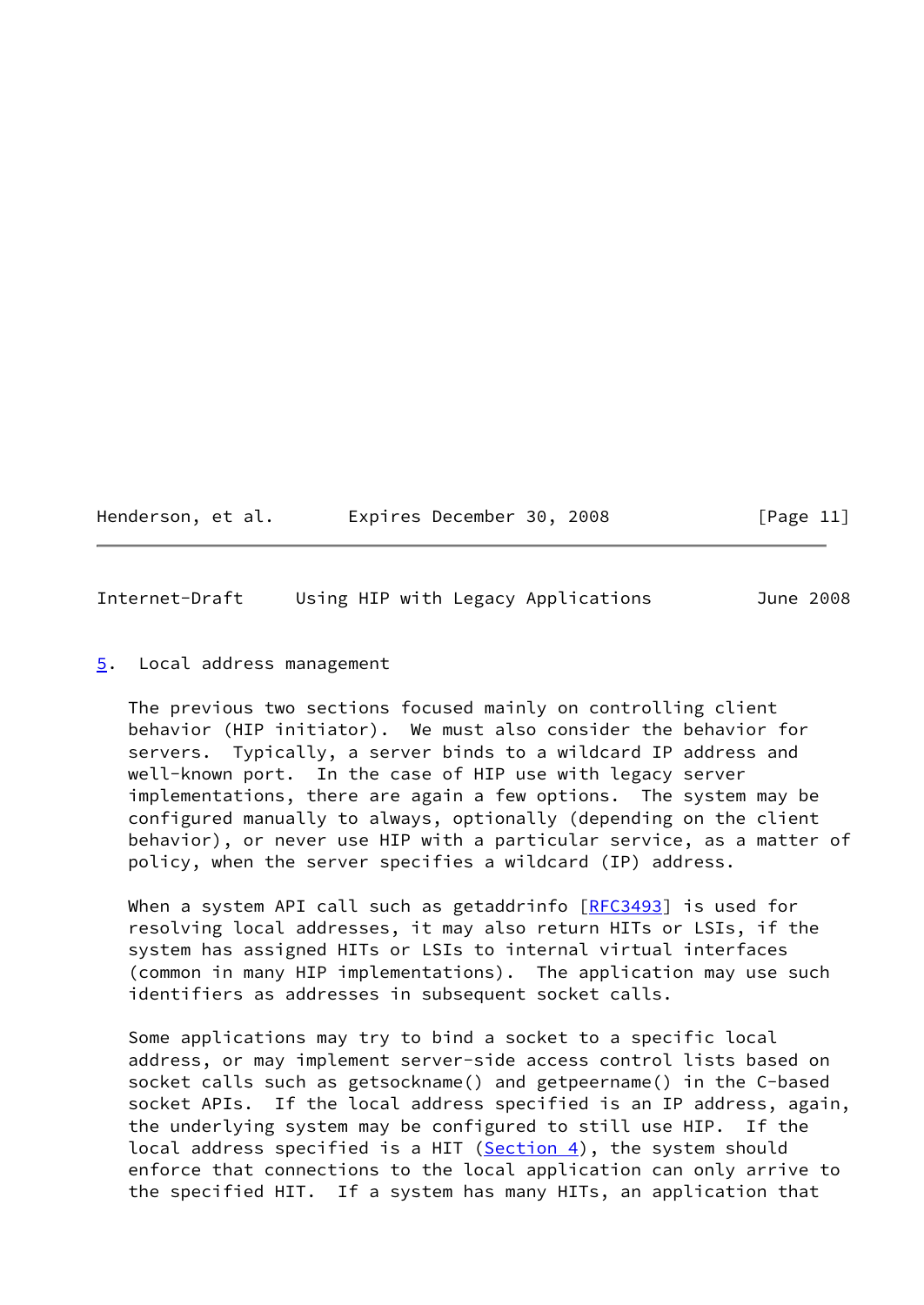binds to a single HIT cannot accept connections to the other HITs in the system.

 When a host has multiple HIs and the socket behavior does not prescribe the use of any particular HI as a local identifier, it is a matter of local policy as to how to select a HI to serve as a local identifier. However, systems that bind to a wildcard may face problems when multiple HITs or LSIs are defined. These problems are not specific to HIP per se, but are also encountered in non-HIP multihoming scenarios with applications not designed for multihoming.

 As an example, consider a client application that sends an UDP datagram to a server that is bound to a wildcard. The server application receives the packet using recvfrom() and sends a response using sendto(). The problem here is that sendto() may actually use a different server HIT than the client assumes. The client will drop the response packet when the client implements access control on the UDP socket (e.g. using connect()).

 Reimplementing the server application using the sendmsg() and recvmsg() to support multihoming (particularly considering the ancillary data) would be the ultimate solution to this problem, but with legacy applications is not an option. As a workaround, we make

| Henderson, et al. | Expires December 30, 2008 |  | [Page 12] |
|-------------------|---------------------------|--|-----------|
|-------------------|---------------------------|--|-----------|

Internet-Draft Using HIP with Legacy Applications June 2008

 suggestion for servers providing UDP-based services with non multihoming capable services. Such servers should announce only the HIT or public key that matches to the default outgoing HIT of the host to avoid such problems.

 Finally, some applications may create a connection to a local HIT. In such a case, the local system may use NULL encryption to avoid unnecessary encryption overhead, and may be otherwise more permissive than usual such as excluding authentication, Diffie-Hellman exchange, and puzzle.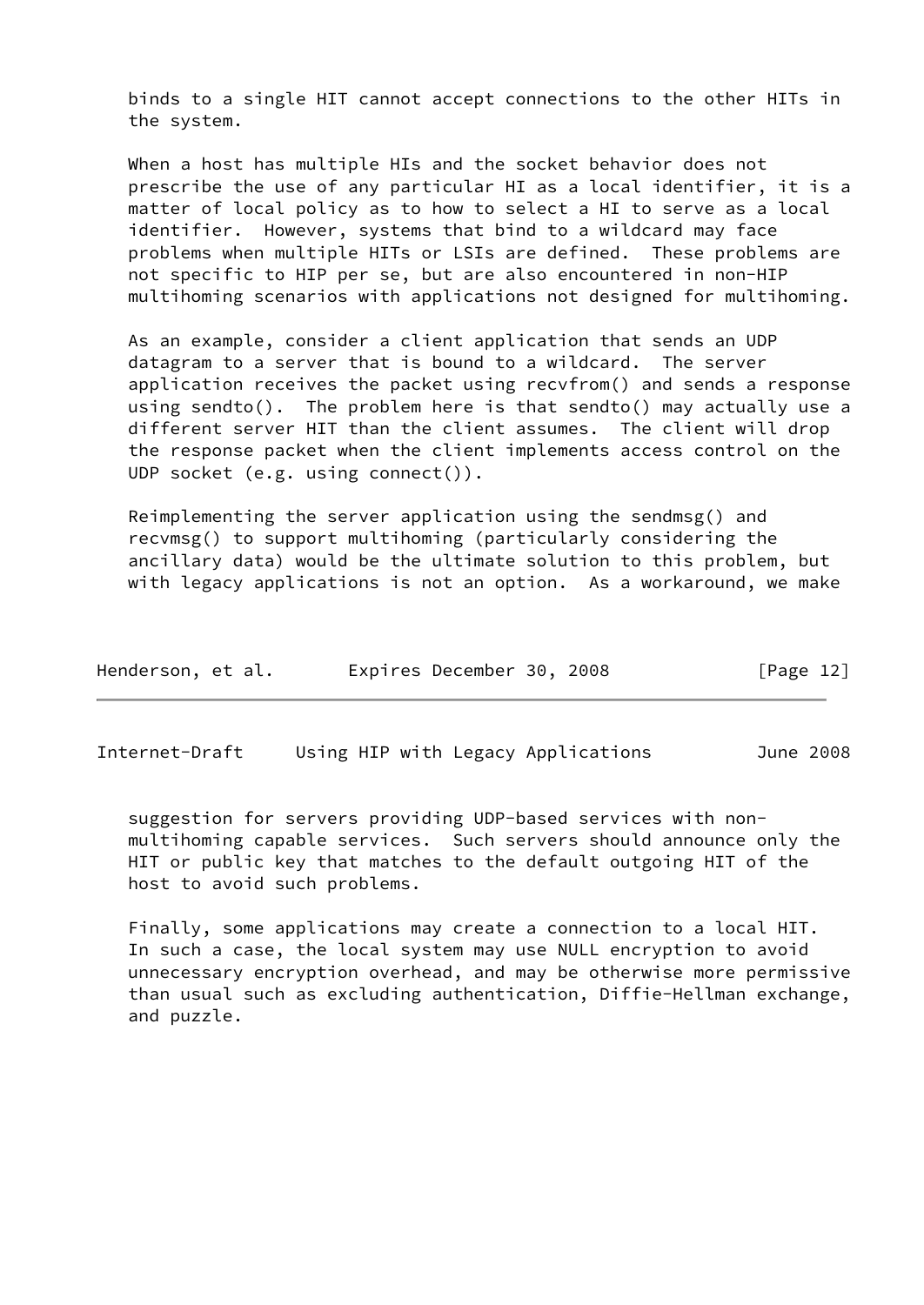Henderson, et al. Expires December 30, 2008 [Page 13]

<span id="page-14-1"></span>Internet-Draft Using HIP with Legacy Applications June 2008

<span id="page-14-0"></span>[6](#page-14-0). Security Considerations

 In this section we discuss the security of the system in general terms, outlining some of the security properties. However, this section is not intended to provide a complete risk analysis. Such an analysis would, in any case, be dependent on the actual application using HIP, and is therefore considered out of scope.

 The scenarios outlined above differ considerably in their security properties. When the DNS is used, there are further differences related to whether DNSSEC [[RFC4033](https://datatracker.ietf.org/doc/pdf/rfc4033)] is used or not, and whether the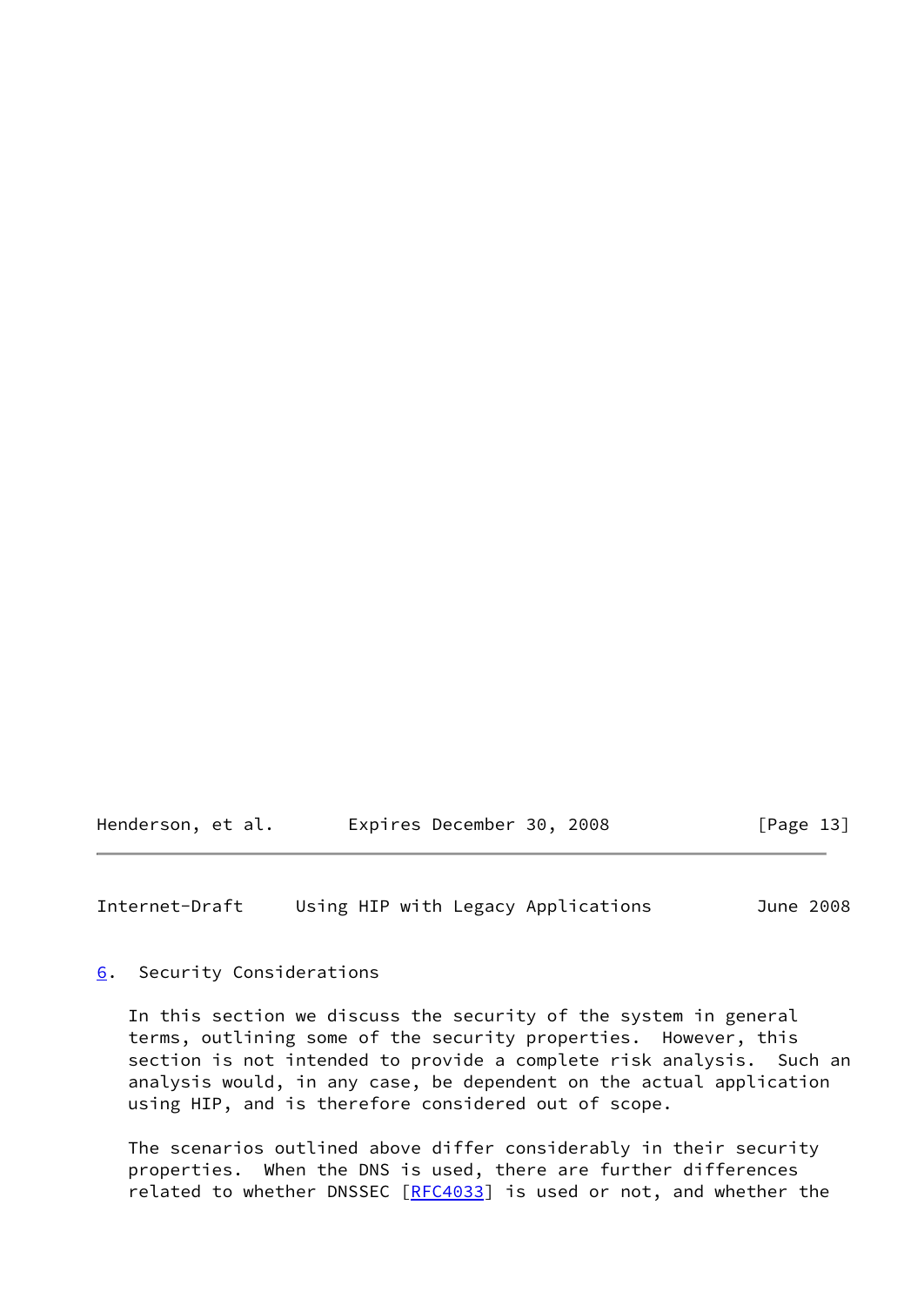DNS zones are considered trustworthy enough. Here we mean that there should exist a delegation chain to whatever trust anchors are available in the respective trees, and the DNS zone administrators in charge of the netblock should be trusted to put in the right information.

When IP addresses are used by applications to name the peer system, the security properties depend on the configuration method. With manual configuration, the security of the system is comparable to a non-HIP system with similar IPsec policies. The security semantics of an initial opportunistic key exchange are roughly equal to non secured IP; the exchange is vulnerable to man-in-the-middle attacks. However, the system is less vulnerable to connection hijacking attacks. If the DNS is used, if both zones are secured (or the HITs are stored in the reverse DNS record) and the client trusts the DNSSEC signatures, the system may provide a fairly high security level. However, much depends on the details of the implementation, the security and administrative practices used when signing the DNS zones, and other factors.

 Using the forward DNS to map a domain name into an LSI is a case that is closest to the most typical use scenarios today. If DNSSEC is used, the result is fairly similar to the current use of certificates with TLS. If DNSSEC is not used, the result is fairly similar to the current use of plain IP, with the additional protection of data integrity, confidentiality, and prevention of connection hijacking that opportunistic HIP provides. If DNSSEC is used, data integrity and data origin authentication services are added to the normal DNS query protocol, thereby providing more certainty that the desired host is being contacted, if the DNS records themselves are trustworthy.

 If the application is basing its operations on HITs, the connections become automatically secured due to the implicit channel bindings in HIP. That is, when the application makes a connect(HIT) system call, the resulting packets will either be sent to a node possessing the corresponding private key or the security association will fail to be

| Henderson, et al. | Expires December 30, 2008 | [Page 14] |
|-------------------|---------------------------|-----------|
|-------------------|---------------------------|-----------|

Internet-Draft Using HIP with Legacy Applications June 2008

established.

 When the system provides (spoofs) LSIs or HITs instead of IP addresses as the result of name resolution, the resultant fields may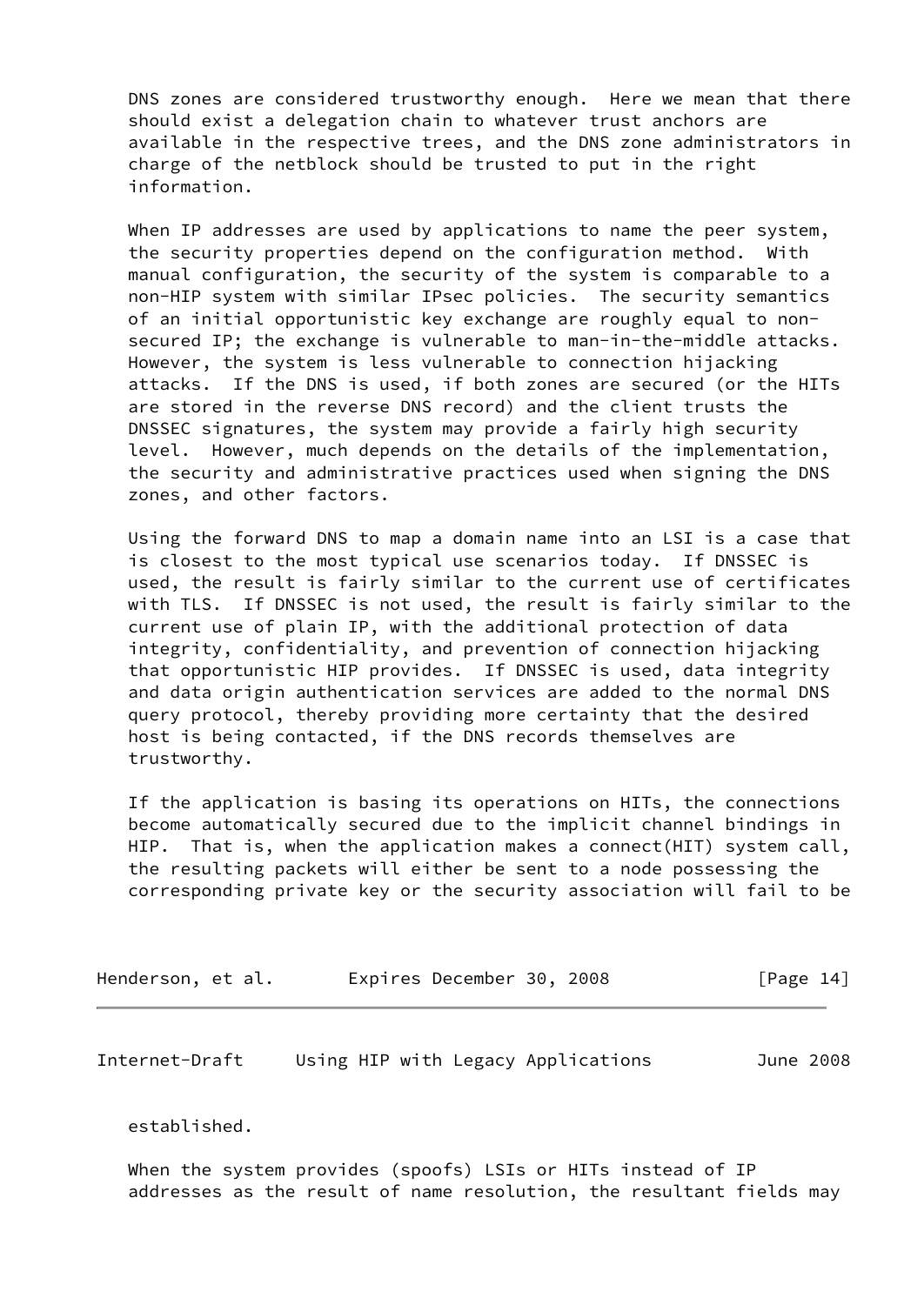inadvertently show up in user interfaces and system logs, which may cause operational concerns for some network administrators. Therefore, it is recommended that the HIP software logs the HITs, LSIs (if applicable), and FQDN-related information so that administrators can correlate other logs with HIP identifiers.

Henderson, et al. Expires December 30, 2008 [Page 15]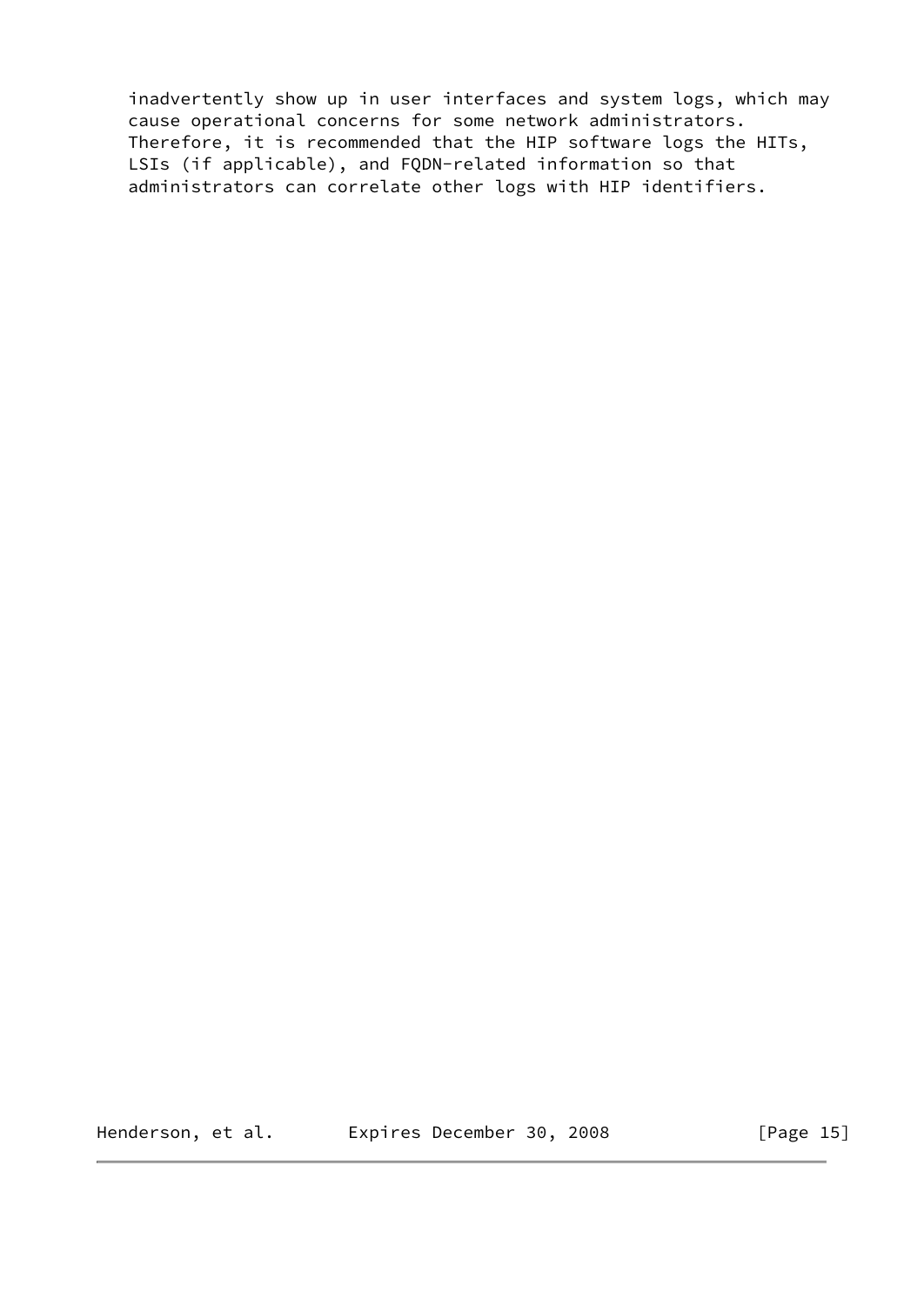<span id="page-17-1"></span><span id="page-17-0"></span>[7](#page-17-0). IANA Considerations

This document has no actions for IANA.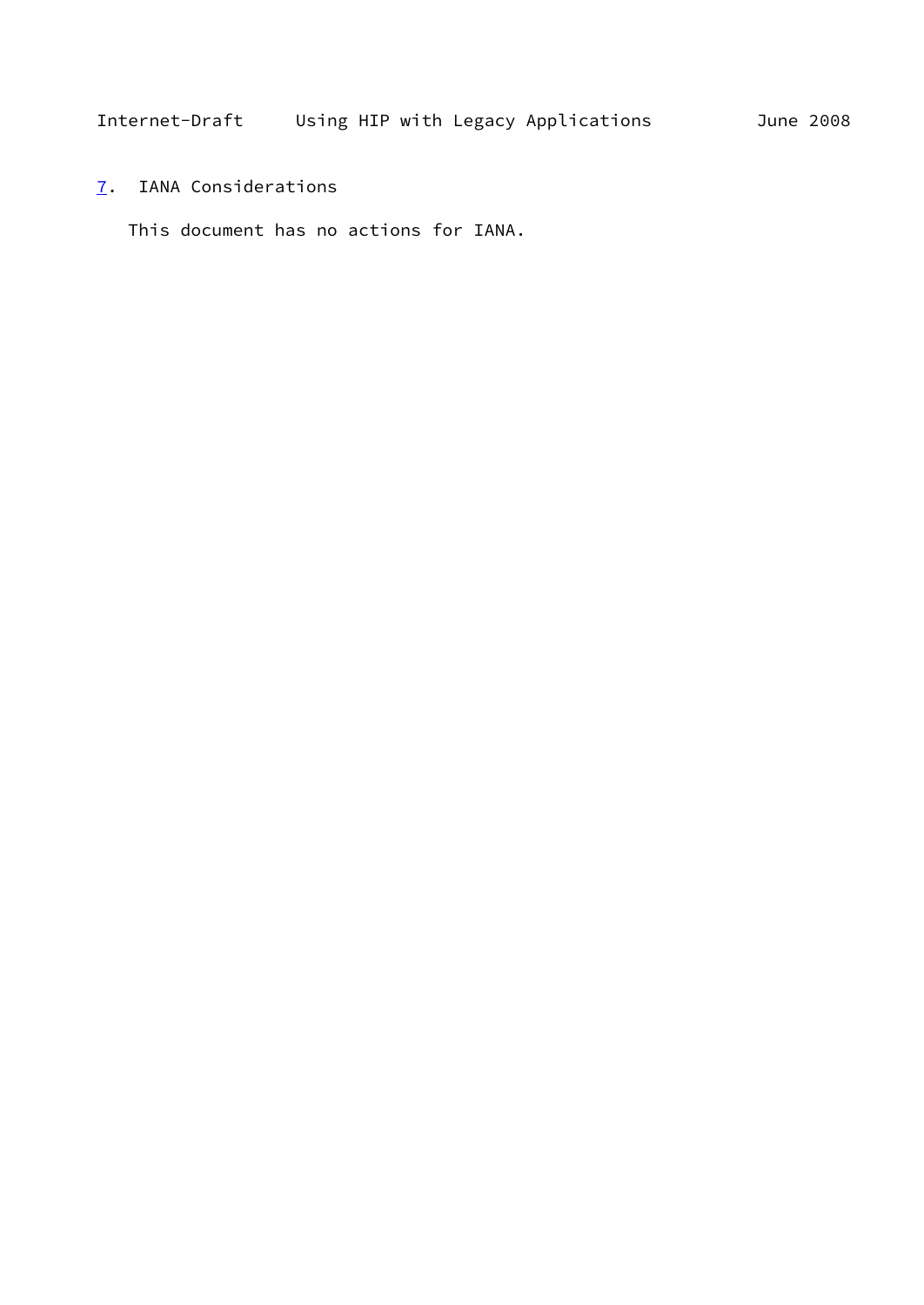<span id="page-18-1"></span>Internet-Draft Using HIP with Legacy Applications June 2008

### <span id="page-18-0"></span>[8](#page-18-0). Acknowledgments

 Jeff Ahrenholz, Gonzalo Camarillo, Alberto Garcia, Teemu Koponen, Julien Laganier, and Jukka Ylitalo have provided comments on different versions of this draft. Erik Nordmark provided the taxonomy of how applications use IP addresses in a previously expired Internet Draft. The document received substantial and useful comments during the review phase from David Black, Pekka Savola, Lars Eggert, and Peter Koch.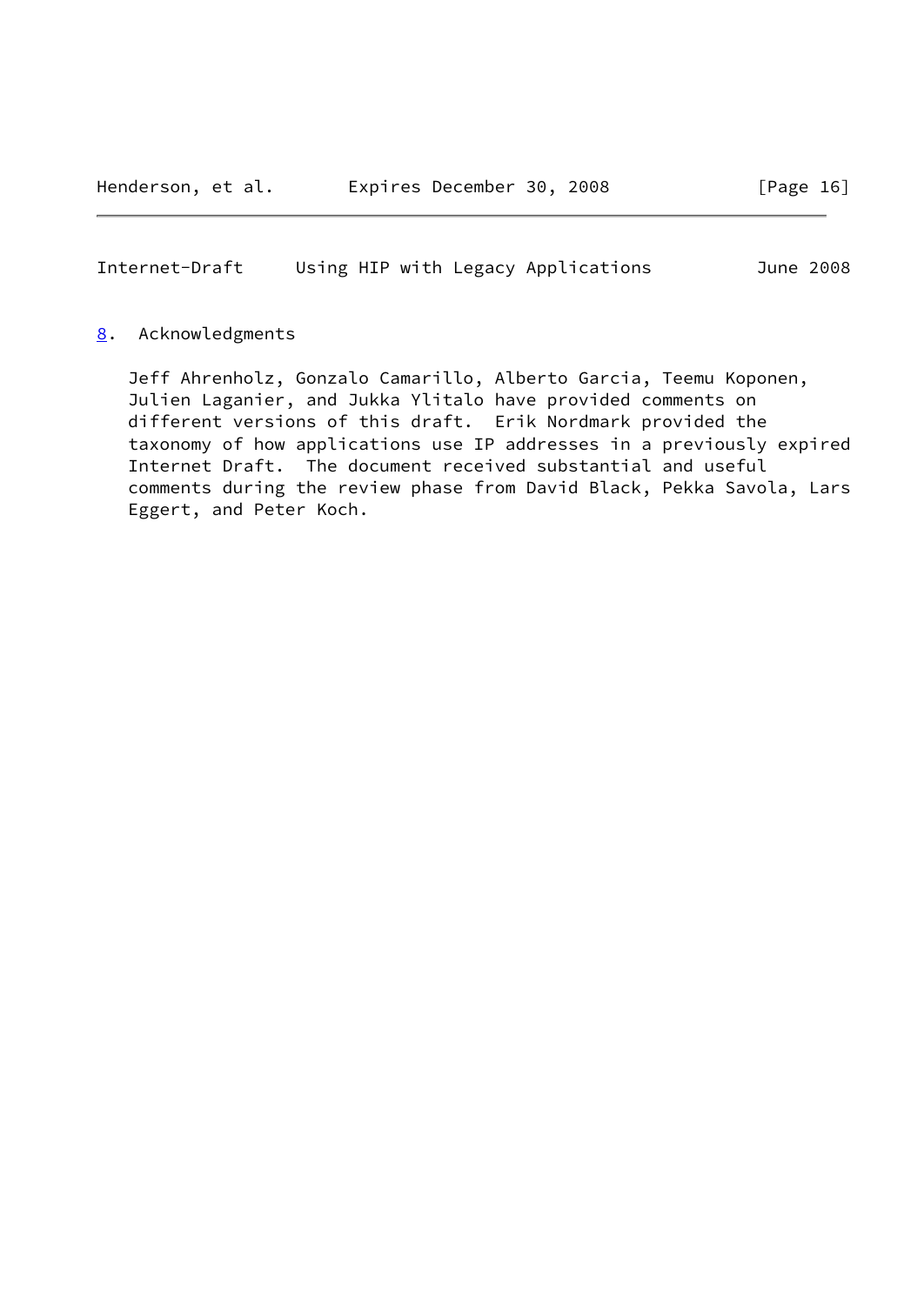| Henderson, et al. | Expires December 30, 2008 | [Page $17$ ] |
|-------------------|---------------------------|--------------|
|-------------------|---------------------------|--------------|

<span id="page-19-1"></span>

|  | Internet-Draft |  | Using HIP with Legacy Applications | June 2008 |
|--|----------------|--|------------------------------------|-----------|
|--|----------------|--|------------------------------------|-----------|

## <span id="page-19-0"></span>[9](#page-19-0). Informative References

- [RFC5201] Moskowitz, R., Nikander, P., Jokela, P., and T. Henderson, "Host Identity Protocol", [RFC 5201](https://datatracker.ietf.org/doc/pdf/rfc5201), April 2008.
- [RFC4843] Nikander, P., Laganier, J., and F. Dupont, "An IPv6 Prefix for Overlay Routable Cryptographic Hash Identifiers (ORCHID)", [RFC 4843](https://datatracker.ietf.org/doc/pdf/rfc4843), April 2007.

#### <span id="page-19-2"></span>[paper.tesla]

 Salz, J., Balakrishnan, H., and A. Snoeren, "TESLA: A Transparent, Extensible Session-Layer Architecture for End-to-end Network Services", Proceedings of USENIX Symposium on Internet Technologies and Systems (USITS), pages 211-224, March 2003.

- [RFC1958] Carpenter, B., "Architectural Principles of the Internet", [RFC 1958,](https://datatracker.ietf.org/doc/pdf/rfc1958) June 1996.
- [RFC4033] Arends, R., Austein, R., Larson, M., Massey, D., and S. Rose, "DNS Security Introduction and Requirements", [RFC 4033,](https://datatracker.ietf.org/doc/pdf/rfc4033) March 2005.
- [RFC3493] Gilligan, R., Thomson, S., Bound, J., McCann, J., and W. Stevens, "Basic Socket Interface Extensions for IPv6", [RFC 3493,](https://datatracker.ietf.org/doc/pdf/rfc3493) February 2003.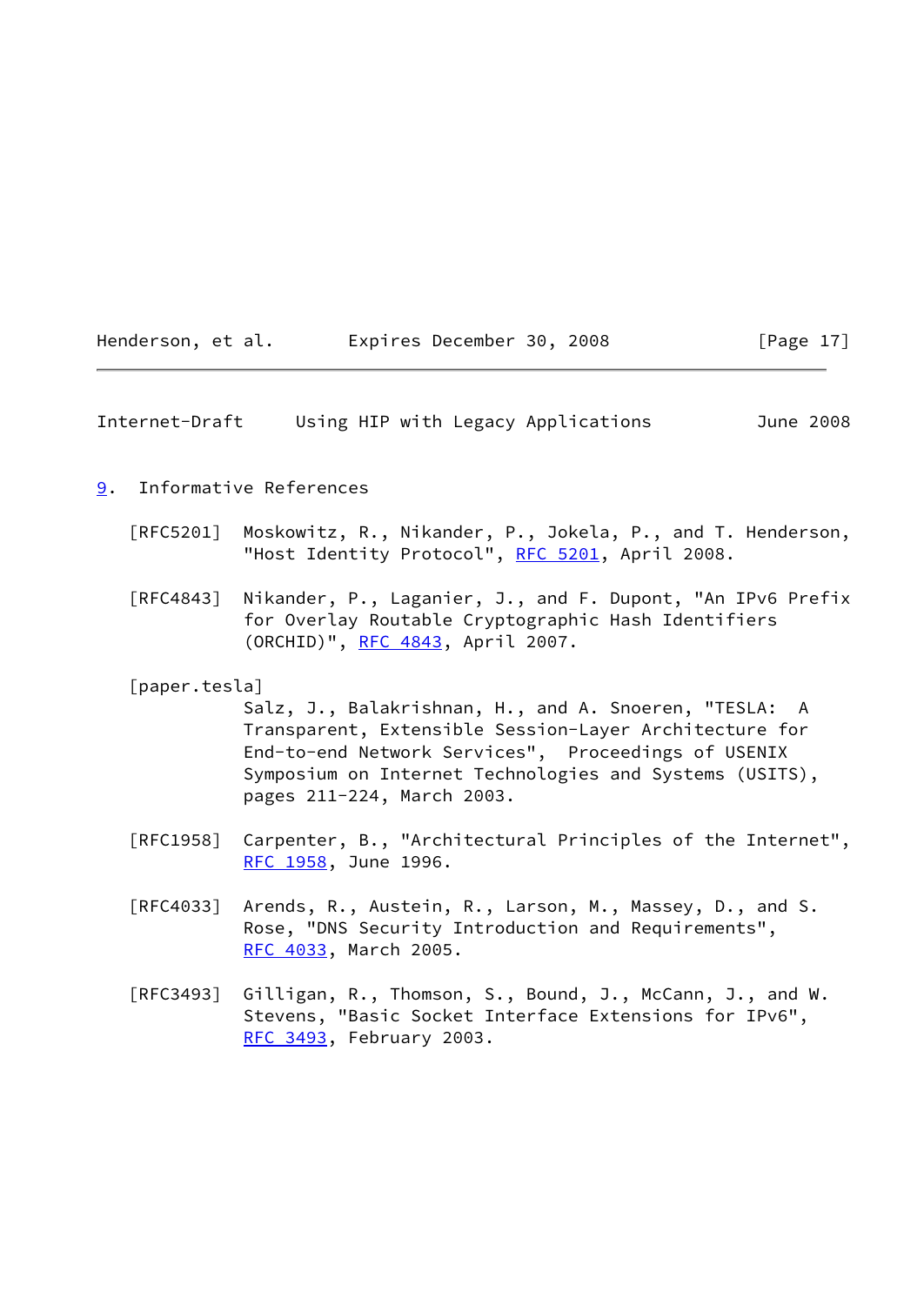| Henderson, et al. | Expires December 30, 2008 | [Page 18] |
|-------------------|---------------------------|-----------|
|-------------------|---------------------------|-----------|

<span id="page-20-1"></span>Internet-Draft Using HIP with Legacy Applications June 2008

<span id="page-20-0"></span>[Appendix A.](#page-20-0) Changes from previous versions

 This section is to be removed by the RFC Editor before publication. It summarizes resolution of issues raised in the following reviews: (1) IESG last call, (2) Gen-ART review, and (3) DNS directorate review. Mobility and secdir reviews did not result in actionable comments.

<span id="page-20-2"></span>[A.1](#page-20-2). From version-01 to version-02

 Better clarity in the abstract and introduction about the goal of the draft; namely, that it is informational to help implementors and early adopters think about and solve deployment issues (comment from Pekka Savola).

 Delete the second paragraph of 3 about the general applicability of replacing IP addresses with LSIs and HITs at the socket layer. (comment from Pekka Savola).

Delete comments in [Section 3.2](#page-7-0) on routable LSIs, as this is seen to be out of scope and potentially controversial or incomplete (comment from David Black).

 Delete reference to Erik Nordmark's shim6 application referral draft, since it is a dead draft (comment from David Black). Instead, Erik is cited in the acknowledgments section for providing the taxonomy of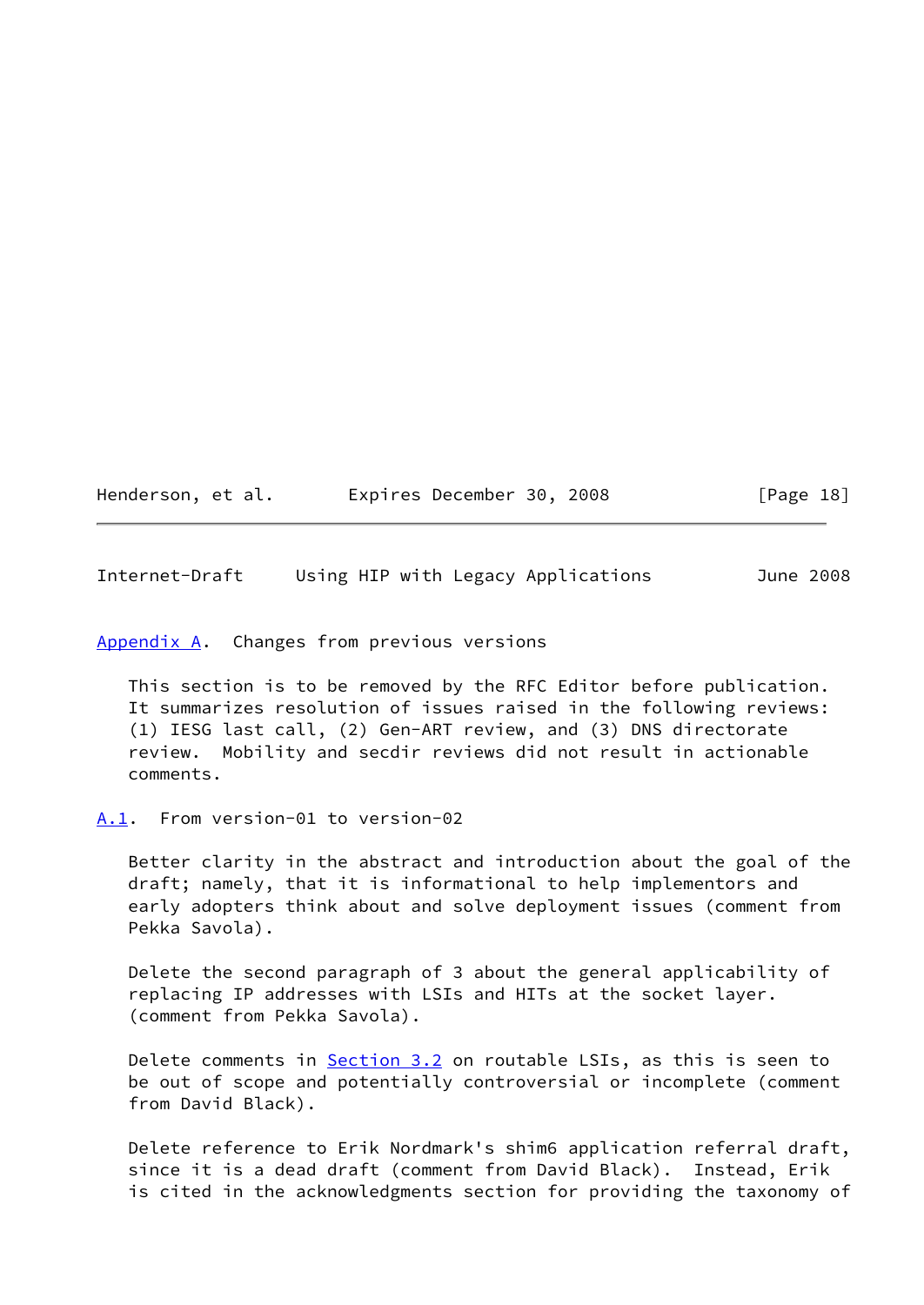IP address usage scenarios.

 Clarify (and reference the base spec) in Sec. 3.1 that use of the opportunistic mode requires that systems not enforce that the HIT-to-IP address bindings learned will pertain to subsequent sessions to that IP address.

 [Section 3.2](#page-7-0) drew comments from several reviewers. First, David Black raised the issue that spoofing IP addresses with HITs or LSIs raises risks that it may turn up in log records; this has been noted in the text. The section on using a DNS suffix to signal the preferred use of HIP was objected to by members of the DNS directorate and others (including the co-author Pekka Nikander), due to concern that queries to a new TLD might leak out. The current draft instead recommends a DNS prefix instead of suffix, due to a suggestion by Thomas Narten.

In [section 3.1](#page-5-2), clarify recursion issues that may arise when doing reverse+forward lookup of HIP records from DNS (comment from Pekka Savola).

 Clarify more specifically in security considerations section the DNSSEC trust assumptions or security considerations (outline of text

| Henderson, et al. | Expires December 30, 2008 |  | [Page 19] |
|-------------------|---------------------------|--|-----------|
|-------------------|---------------------------|--|-----------|

<span id="page-21-0"></span>Internet-Draft Using HIP with Legacy Applications June 2008

provided by Pekka Savola, and similar comment raised by Peter Koch).

 Clarified in security considerations section that IP address spoofing could cause some operational difficulties if they unexpectedly show up in log files or UIs (comment from David Black).

 Clarified in Sec. 3.1 that opportunistic and DNS techniques can incur additional latency when compared to plain IP (comment from Lars Eggert)

Added third option to **Section 3.2** for using DNS (transparently fetching HIP resource records when doing other RR queries), suggested by Lars Eggert and also by Olaf Kolkman.

 Incorporated last-call comments from Miika Komu, which were all handled in <u>Section 3.4</u>: i) clarify multihoming issue for servers with multiple HITs, when receiving UDP, ii) clarify a problem that might arise for applications that do parallel connect, and iii) suggest that loopback HIP connections could use a NULL encryption.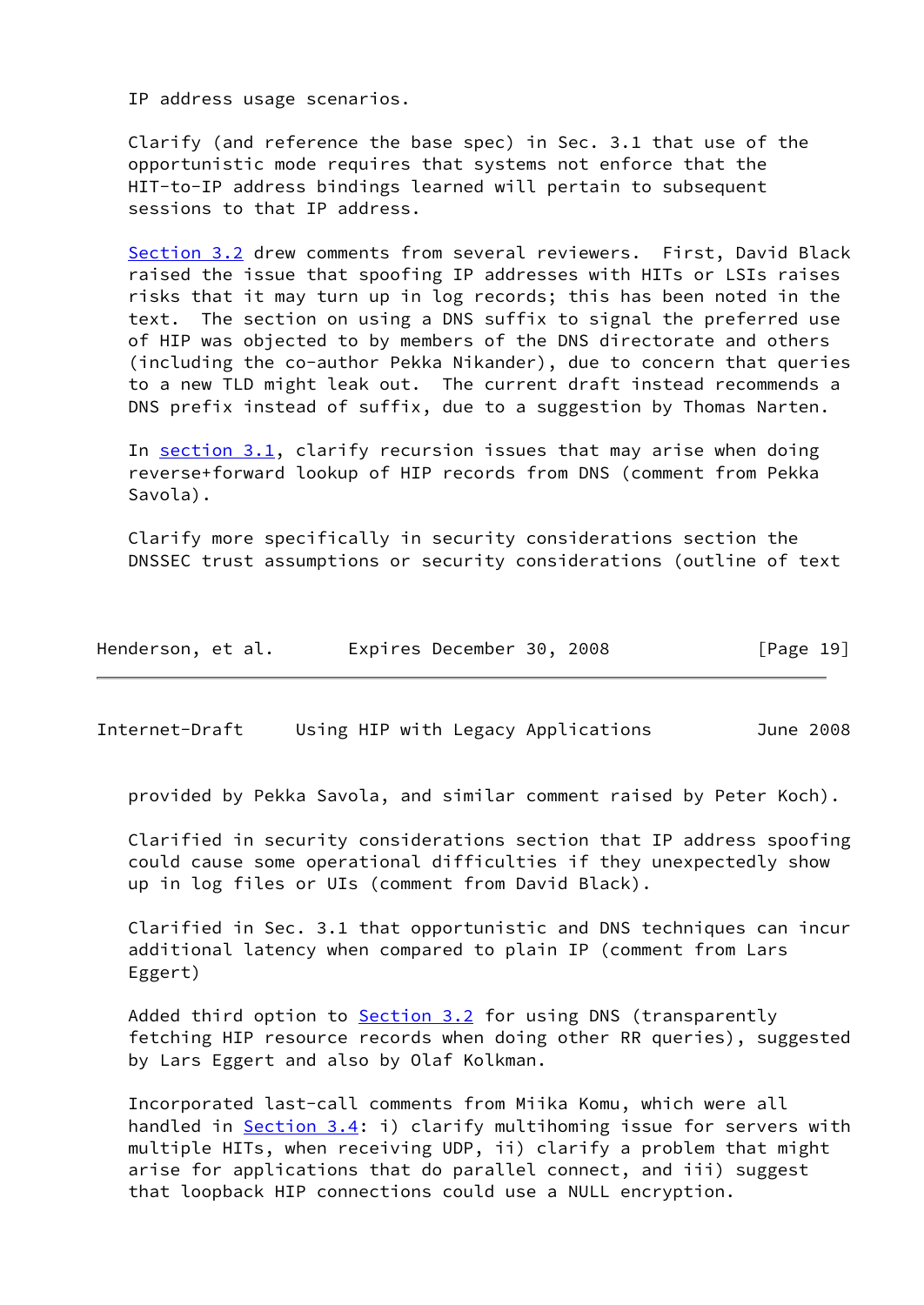Removed expired references and updated active references.

 Incorporated additional review comments from Miika Komu, and some suggested replacement text, and added him as a co-author.

<span id="page-22-0"></span>[A.2](#page-22-0). From version-02 to version-03 (current)

DNSSEC clarifications added based on dns-dir review from Peter Koch

 Editing pass through document. Organizationally, everything except security considerations was in one section. The existing text of Sections  $3.1$  through  $3.3$  was moved to new Sections  $3$  and  $4$ , the previous text of section 3.4 has been moved to [section 5,](#page-12-0) and the previous [Section 4](#page-10-0) (security considerations) is now [Section 6.](#page-14-0) Performed further wordsmithing and cleanup.

Henderson, et al. Expires December 30, 2008 [Page 20]

<span id="page-22-1"></span>Internet-Draft Using HIP with Legacy Applications June 2008

Authors' Addresses

 Thomas Henderson The Boeing Company P.O. Box 3707 Seattle, WA USA

Email: thomas.r.henderson@boeing.com

Pekka Nikander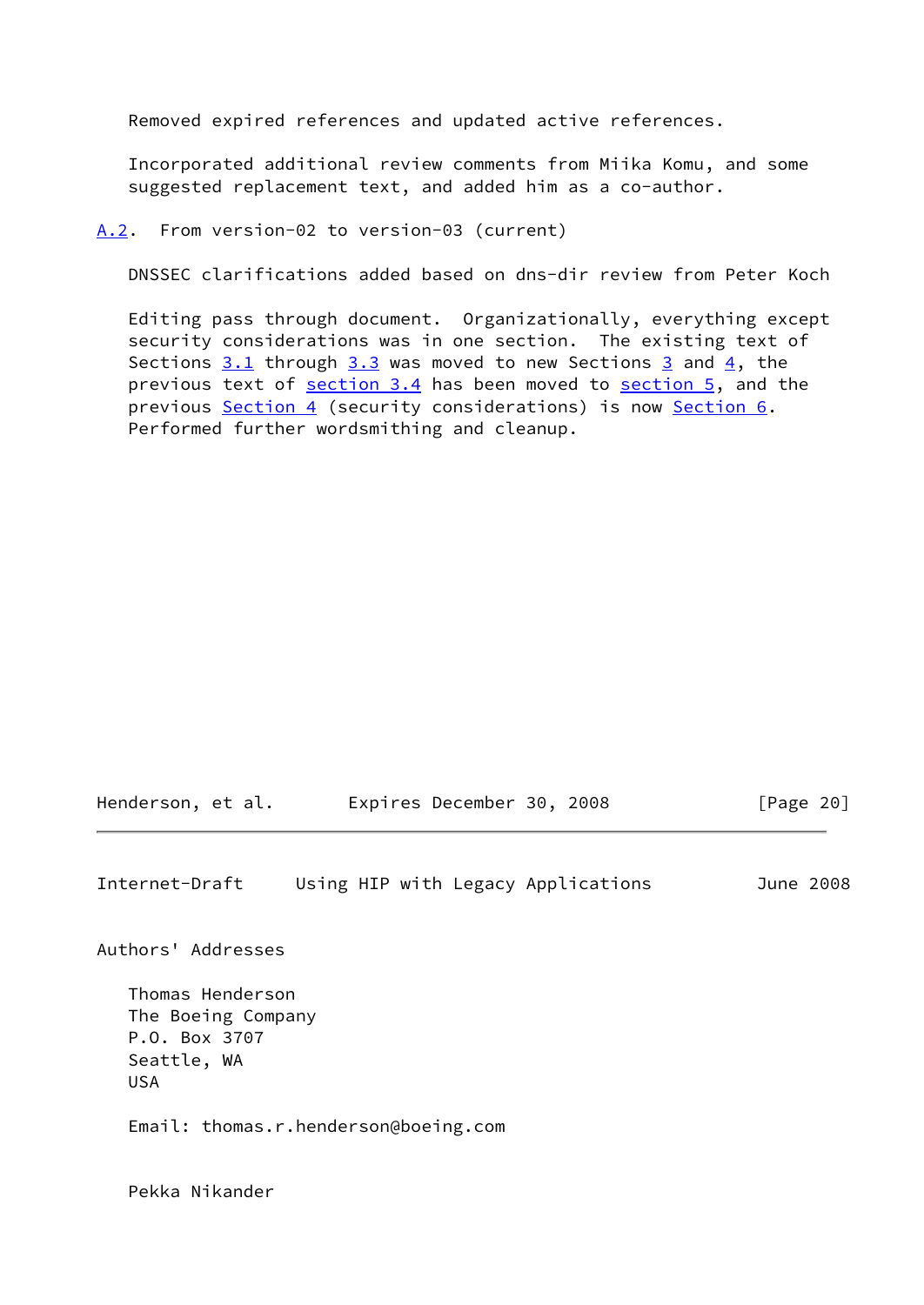Ericsson Research NomadicLab JORVAS FIN-02420 FINLAND

 Phone: +358 9 299 1 Email: pekka.nikander@nomadiclab.com

 Miika Komu Helsinki Institute for Information Technology Metsaenneidonkuja 4 Helsinki FIN-02420 FINLAND

 Phone: +358503841531 Email: miika@iki.fi

| Henderson, et al. |  |  | Expires December 30, 2008 |  |  | [Page 21] |  |  |  |
|-------------------|--|--|---------------------------|--|--|-----------|--|--|--|
|-------------------|--|--|---------------------------|--|--|-----------|--|--|--|

<span id="page-23-0"></span>Internet-Draft Using HIP with Legacy Applications June 2008

Full Copyright Statement

Copyright (C) The IETF Trust (2008).

This document is subject to the rights, licenses and restrictions